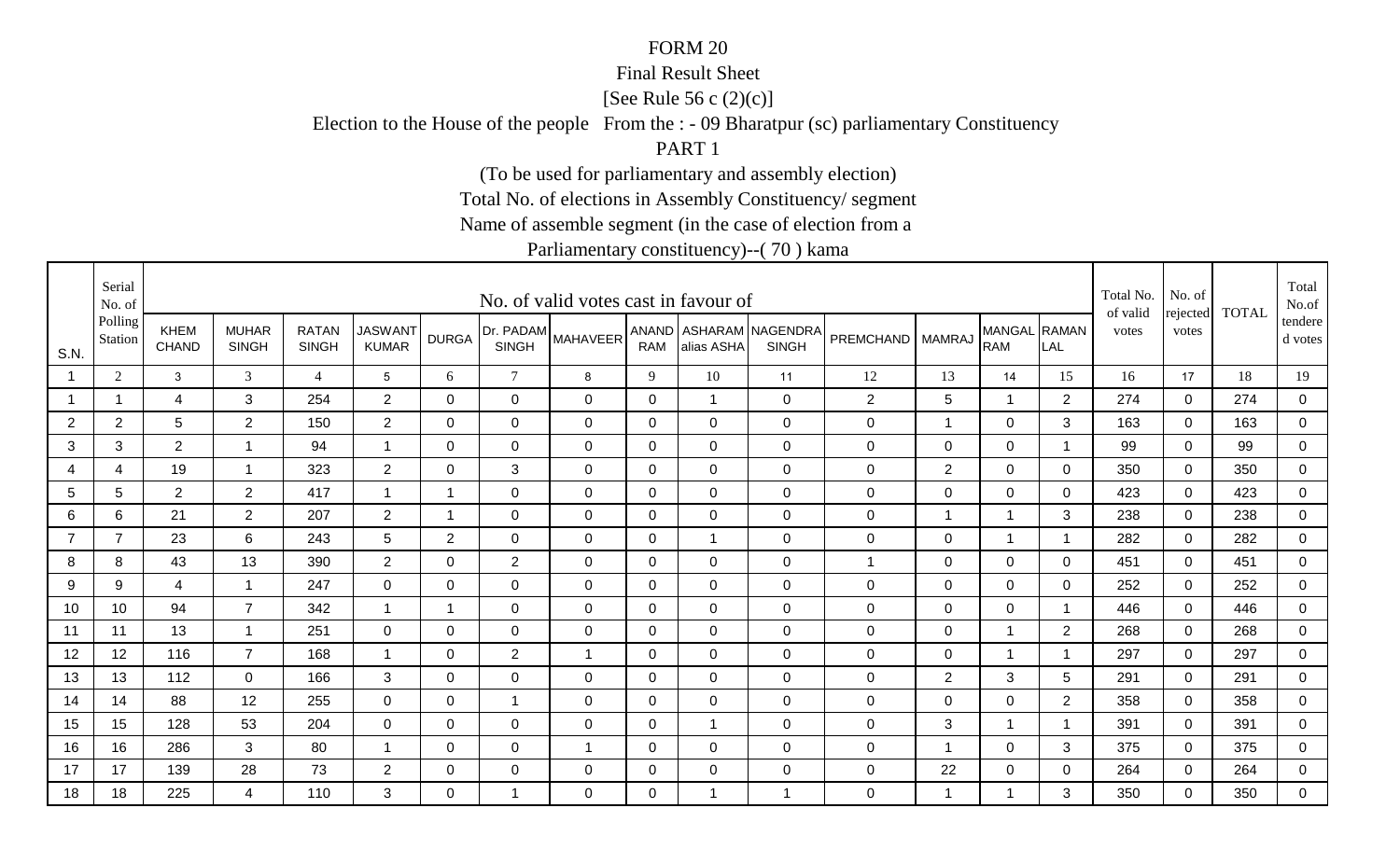#### Final Result Sheet

[See Rule 56 c (2)(c)]

Election to the House of the people From the : - 09 Bharatpur (sc) parliamentary Constituency

PART 1

(To be used for parliamentary and assembly election)

Total No. of elections in Assembly Constituency/ segment

Name of assemble segment (in the case of election from a

|      | Serial<br>No. of   |                      |                              |                              |                                |                |                           | No. of valid votes cast in favour of |                     |                |                                  |                    |                |                            |                | Total No.<br>of valid | No. of            | <b>TOTAL</b> | Total<br>No.of       |
|------|--------------------|----------------------|------------------------------|------------------------------|--------------------------------|----------------|---------------------------|--------------------------------------|---------------------|----------------|----------------------------------|--------------------|----------------|----------------------------|----------------|-----------------------|-------------------|--------------|----------------------|
| S.N. | Polling<br>Station | <b>KHEM</b><br>CHAND | <b>MUHAR</b><br><b>SINGH</b> | <b>RATAN</b><br><b>SINGH</b> | <b>JASWANT</b><br><b>KUMAR</b> | <b>DURGA</b>   | Dr. PADAM<br><b>SINGH</b> | <b>MAHAVEER</b>                      | ANAND<br><b>RAM</b> | alias ASHA     | ASHARAM NAGENDRA<br><b>SINGH</b> | PREMCHAND   MAMRAJ |                | MANGAL RAMAN<br><b>RAM</b> | LAL            | votes                 | rejected<br>votes |              | tendere  <br>d votes |
| 19   | 19                 | 206                  | 4                            | 61                           | $\overline{0}$                 | $\mathbf 0$    | $\overline{0}$            | $\mathbf 0$                          | $\mathbf 0$         | $\overline{0}$ | $\mathbf 0$                      | $\pmb{0}$          | $\overline{1}$ | $\overline{0}$             | 3              | 275                   | $\mathbf 0$       | 275          | $\overline{0}$       |
| 20   | 20                 | 3                    | -1                           | 179                          | $\mathbf 0$                    | $\Omega$       | $\overline{0}$            | $\mathbf 0$                          | 0                   | $\overline{0}$ | $\mathbf 0$                      | $\mathbf 0$        | $\mathbf 0$    | 1                          | -1             | 185                   | $\overline{0}$    | 185          | $\mathbf 0$          |
| 21   | 21                 | 91                   | 3                            | 586                          | $\overline{7}$                 | $\mathbf 0$    | $\mathbf 0$               | $\mathbf 0$                          | $\overline{1}$      | $\mathbf{1}$   | $\mathbf 0$                      | $\overline{2}$     | $\overline{7}$ | $\overline{0}$             | 0              | 698                   | $\mathbf 0$       | 698          | 0                    |
| 22   | 22                 | 195                  | 6                            | 183                          | 3                              | 2              | 0                         | $\mathbf 0$                          | 0                   | $\mathbf 0$    | $\mathbf 0$                      | $\mathbf 0$        | $\overline{2}$ | 1                          | 5              | 397                   | $\Omega$          | 397          | 0                    |
| 23   | 23                 | 123                  | 15                           | 255                          | 6                              | $\Omega$       | $\mathbf 0$               | $\mathbf 0$                          | $\mathbf 0$         | $\overline{0}$ | $\mathbf 0$                      | $\mathbf{1}$       | $\overline{1}$ | $\mathbf{1}$               | $\overline{1}$ | 403                   | $\mathbf 0$       | 403          | $\overline{0}$       |
| 24   | 24                 | 16                   | $\overline{1}$               | 182                          | -1                             | 0              | $\mathbf 0$               | $\mathbf 0$                          | 0                   | $\overline{0}$ | $\mathbf 0$                      | $\pmb{0}$          | 1              | $\mathbf 0$                | $\overline{2}$ | 203                   | $\mathbf 0$       | 203          | 0                    |
| 25   | 25                 | 41                   | $\overline{2}$               | 153                          | 5                              | $\Omega$       | 0                         | $\mathbf 0$                          | 0                   | $\Omega$       | $\mathbf 0$                      | $\mathbf 0$        | -1             | $\mathbf 0$                | 0              | 202                   | $\mathbf{0}$      | 202          | 0                    |
| 26   | 26                 | 59                   | 19                           | 96                           |                                | 0              | $\mathbf 0$               | $\mathbf 0$                          | $\mathbf 0$         | $\overline{0}$ | $\mathbf 0$                      | $\pmb{0}$          | -1             | $\mathbf 0$                |                | 177                   | $\mathbf 0$       | 177          | $\overline{0}$       |
| 27   | 27                 | 87                   | 3                            | 153                          | $\overline{2}$                 | $\Omega$       | $\mathbf 0$               | $\mathbf 0$                          | $\Omega$            | $\mathbf 1$    | $\mathbf 0$                      | $\pmb{0}$          | $\mathbf 1$    | $\mathbf 0$                | $\Omega$       | 247                   | $\mathbf 0$       | 247          | $\mathbf 0$          |
| 28   | 28                 | 50                   | $\overline{4}$               | 156                          | $\overline{2}$                 | $\mathbf 0$    | $\mathbf 0$               | $\mathbf 0$                          | $\mathbf 0$         | $\overline{0}$ | $\mathbf 0$                      | $\pmb{0}$          | $\overline{1}$ | $\mathbf 0$                | $\overline{2}$ | 215                   | $\mathbf 0$       | 215          | $\overline{0}$       |
| 29   | 29                 | 16                   | $\overline{2}$               | 172                          | 3                              | $\Omega$       | $\mathbf 0$               | $\mathbf 0$                          | 0                   | $\overline{0}$ | $\mathbf 0$                      | $\mathbf 0$        | $\overline{0}$ | $\mathbf 0$                |                | 194                   | $\Omega$          | 194          | $\mathbf 0$          |
| 30   | 30                 | 97                   | 8                            | 362                          | 12                             | 3              | $\overline{1}$            | $\mathbf 0$                          | -1                  | $\overline{0}$ | $\mathbf 0$                      | $\mathbf 0$        | 3              | 1                          | 5              | 493                   | $\mathbf 0$       | 493          | 0                    |
| 31   | 31                 | 35                   | $\overline{2}$               | 192                          | $\overline{2}$                 | $\mathbf 0$    | 1                         | $\mathbf 0$                          | -1                  | $\overline{0}$ | $\mathbf 0$                      | $\pmb{0}$          | $\mathbf 0$    | $\overline{2}$             | $\overline{2}$ | 237                   | $\mathbf 0$       | 237          | $\overline{0}$       |
| 32   | 32                 | $\overline{1}$       | $\overline{7}$               | 498                          | 4                              | $\overline{1}$ | $\Omega$                  | $\Omega$                             | $\mathbf{0}$        | $\Omega$       | $\mathbf 0$                      | 1                  | 5              | $\mathbf 0$                | $\Omega$       | 517                   | $\Omega$          | 517          | $\mathbf 0$          |
| 33   | 33                 | 38                   | 2                            | 392                          | 3                              | $\Omega$       | 2                         | $\mathbf 0$                          | $\mathbf{0}$        | $\mathbf 1$    | $\mathbf 0$                      | 1                  | 1              | $\mathbf{1}$               |                | 442                   | $\mathbf 0$       | 442          | $\overline{0}$       |
| 34   | 34                 | 65                   | 5                            | 323                          | 5                              | 0              | $\mathbf 1$               | $\mathbf 0$                          | 0                   | $\mathbf 0$    | $\mathbf 0$                      | 0                  | 9              | $\mathbf 0$                | 5              | 413                   | 0                 | 413          | $\mathbf{0}$         |
| 35   | 35                 | 4                    | $\mathbf 0$                  | 353                          | 3                              | 0              | $\mathbf 0$               | $\mathbf 0$                          | 0                   | $\overline{0}$ | $\mathbf 0$                      | $\mathbf 0$        | $\mathbf 0$    | 1                          | 0              | 361                   | 0                 | 361          | 0                    |
| 36   | 36                 | 365                  | -1                           | 39                           | $\overline{2}$                 | 0              | -1                        | $\mathbf 0$                          | 0                   | $\mathbf 0$    | $\mathbf 0$                      | $\mathbf 0$        | 0              | 3                          | 0              | 411                   | $\mathbf 0$       | 411          | $\overline{0}$       |
| 37   | 37                 | 27                   | $\overline{2}$               | 570                          | 3                              | $\Omega$       | $\mathbf{0}$              | $\Omega$                             | $\Omega$            | $\Omega$       | $\mathbf 0$                      | $\mathbf 0$        | $\mathbf{0}$   | 0                          | -1             | 603                   | $\mathbf{0}$      | 603          | $\mathbf 0$          |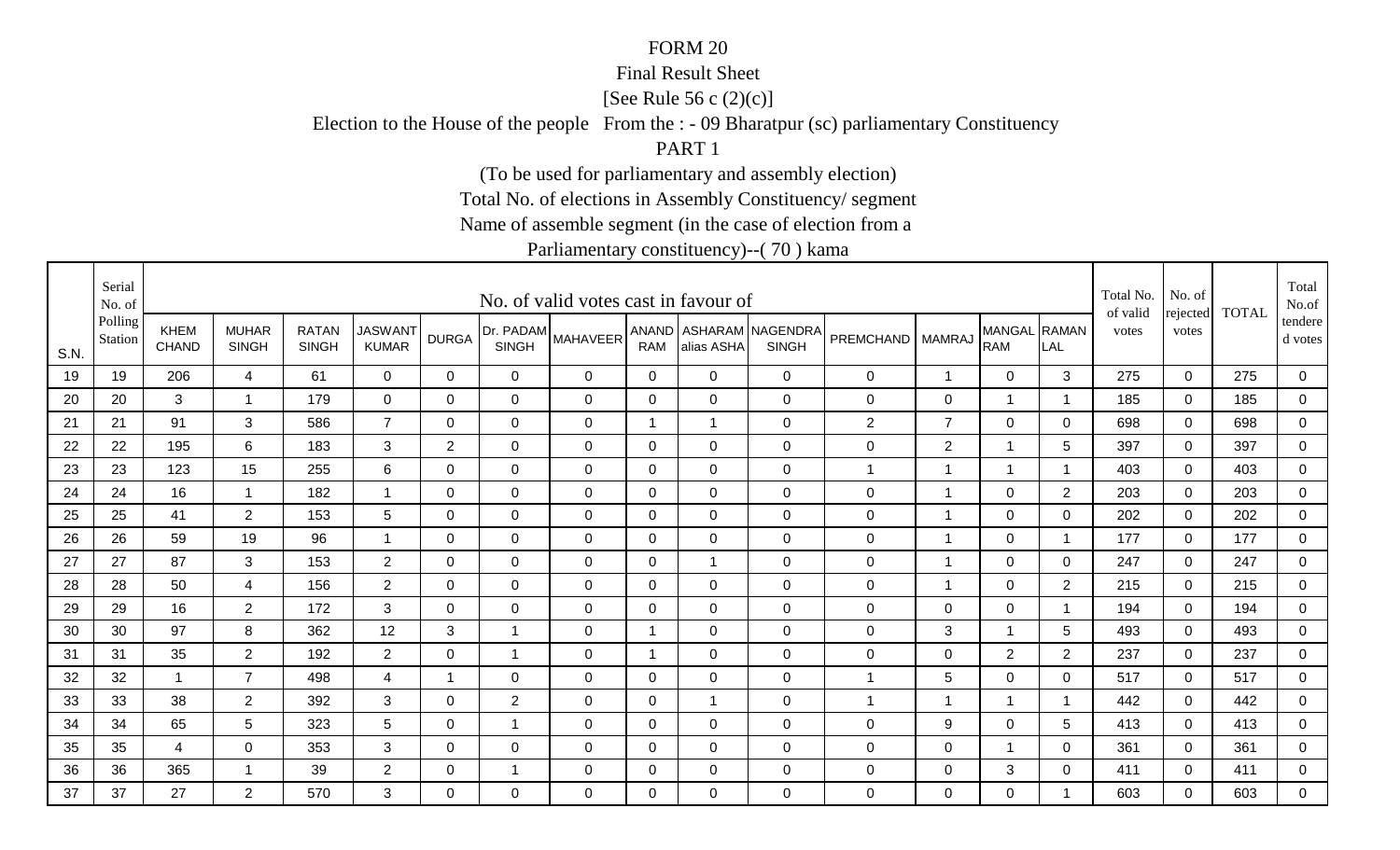#### Final Result Sheet

[See Rule 56 c (2)(c)]

Election to the House of the people From the : - 09 Bharatpur (sc) parliamentary Constituency

PART 1

(To be used for parliamentary and assembly election)

Total No. of elections in Assembly Constituency/ segment

Name of assemble segment (in the case of election from a

|      | Serial<br>No. of   |                             |                              |                              |                                |                |                           | No. of valid votes cast in favour of |                |                |                                        |                    |                         |                            |                          | Total No.<br>of valid | No. of            | <b>TOTAL</b> | Total<br>No.of     |
|------|--------------------|-----------------------------|------------------------------|------------------------------|--------------------------------|----------------|---------------------------|--------------------------------------|----------------|----------------|----------------------------------------|--------------------|-------------------------|----------------------------|--------------------------|-----------------------|-------------------|--------------|--------------------|
| S.N. | Polling<br>Station | <b>KHEM</b><br><b>CHAND</b> | <b>MUHAR</b><br><b>SINGH</b> | <b>RATAN</b><br><b>SINGH</b> | <b>JASWANT</b><br><b>KUMAR</b> | <b>DURGA</b>   | Dr. PADAM<br><b>SINGH</b> | <b>MAHAVEER</b>                      | RAM            | alias ASHA     | ANAND ASHARAM NAGENDRA<br><b>SINGH</b> | PREMCHAND   MAMRAJ |                         | MANGAL RAMAN<br><b>RAM</b> | LAL                      | votes                 | rejected<br>votes |              | tendere<br>d votes |
| 38   | 38                 | 46                          | $2^{\circ}$                  | 144                          | $\overline{2}$                 | $\mathbf 0$    | $\overline{0}$            | $\mathbf 0$                          | $\overline{0}$ | $\overline{0}$ | $\overline{0}$                         | $\mathbf 0$        | $\mathbf 1$             | $\mathbf{1}$               | $\mathbf 0$              | 196                   | $\overline{0}$    | 196          | $\mathbf 0$        |
| 39   | 39                 | 189                         | $\overline{2}$               | 255                          | $\mathbf 0$                    | $\mathbf 0$    | $\mathbf 0$               | $\mathbf 0$                          | $\mathbf 0$    | $\overline{0}$ | $\mathbf 0$                            | 1                  | 1                       | 2                          | 8                        | 458                   | $\mathbf 0$       | 458          | $\overline{0}$     |
| 40   | 40                 | 187                         | $\overline{4}$               | 191                          | $\overline{2}$                 | 0              | $\mathbf 0$               | $\mathbf 0$                          | 0              | $\mathbf{1}$   | $\mathbf 0$                            | $\pmb{0}$          | $\mathbf 0$             | $\mathbf 1$                | 4                        | 390                   | 0                 | 390          | 0                  |
| 41   | 41                 | 182                         | 5                            | 279                          | 4                              |                | 0                         | -1                                   | 3              | $\mathbf 1$    |                                        | 1                  | 4                       | 3                          | 12                       | 497                   | $\mathbf{0}$      | 497          | 0                  |
| 42   | 42                 | 24                          | 3                            | 279                          | 3                              | $\Omega$       | $\overline{2}$            | $\mathbf 0$                          | $\mathbf{0}$   | $\Omega$       | $\mathbf 0$                            | $\mathbf 0$        | 0                       | $\overline{0}$             | 3                        | 314                   | $\Omega$          | 314          | $\mathbf 0$        |
| 43   | 43                 | 36                          | $\overline{2}$               | 205                          | $\overline{\mathbf{A}}$        | 0              | 0                         | $\mathbf 0$                          | 0              | $\mathbf 0$    | $\mathbf 0$                            | 0                  | 0                       | $\overline{2}$             | $\overline{\phantom{a}}$ | 247                   | $\mathbf 0$       | 247          | $\mathbf 0$        |
| 44   | 44                 | 146                         | -1                           | 309                          | $\overline{2}$                 | $\Omega$       | $\mathbf{1}$              | $\overline{1}$                       | 0              | $\overline{0}$ | $\overline{1}$                         | $\pmb{0}$          | 3                       | -1                         | $\overline{\phantom{a}}$ | 466                   | $\overline{0}$    | 466          | 0                  |
| 45   | 45                 | $\overline{7}$              | 15                           | 318                          | $\overline{0}$                 | 0              | $\mathbf 0$               | $\overline{\mathbf{1}}$              | 0              | $\mathbf 0$    | $\mathbf 0$                            | 0                  | -1                      | 1                          | 0                        | 343                   | 0                 | 343          | 0                  |
| 46   | 46                 | 182                         | 5                            | 186                          | 3                              | -1             | 1                         | 0                                    | 0              | $\mathbf 0$    | $\mathbf 0$                            | $\pmb{0}$          | 0                       | 1                          | $\overline{2}$           | 381                   | $\mathbf{0}$      | 381          | 0                  |
| 47   | 47                 | 203                         | 4                            | 67                           | $\mathbf 0$                    | $\overline{1}$ | $\overline{2}$            | $\mathbf 0$                          | $\mathbf 0$    | $\mathbf 0$    | $\mathbf 0$                            | $\pmb{0}$          | $\mathbf 0$             | $\overline{0}$             | 5                        | 282                   | $\Omega$          | 282          | $\overline{0}$     |
| 48   | 48                 | 162                         | 5                            | 96                           | $\overline{0}$                 | 0              | $\overline{2}$            | $\overline{1}$                       | $\mathbf 0$    | $\overline{0}$ | $\mathbf 0$                            | $\pmb{0}$          | $\mathbf 0$             | $\mathbf 0$                | $\mathbf 0$              | 266                   | $\overline{0}$    | 266          | $\overline{0}$     |
| 49   | 49                 | 202                         | 5                            | 69                           | $\mathbf 0$                    | $\mathbf 0$    | $\overline{2}$            | $\mathbf 0$                          | $\mathbf 0$    | $\mathbf 0$    | $\mathbf 0$                            | $\pmb{0}$          | $\overline{\mathbf{1}}$ | $\mathbf 0$                | $\overline{\phantom{a}}$ | 280                   | $\mathbf 0$       | 280          | $\mathbf 0$        |
| 50   | 50                 | 5                           | 8                            | 271                          | 5                              | $\mathbf 0$    | $\overline{2}$            | $\mathbf 0$                          | $\mathbf 0$    | $\overline{0}$ |                                        | 1                  | $\mathbf 0$             | $\overline{0}$             | 3                        | 296                   | $\mathbf 0$       | 296          | $\mathbf 0$        |
| 51   | 51                 | 239                         | 11                           | 258                          | $\overline{2}$                 | $\Omega$       | 0                         | $\Omega$                             | $\Omega$       | $\Omega$       | $\mathbf 0$                            | 0                  | 6                       | 3                          | 5                        | 524                   | $\mathbf{0}$      | 524          | $\mathbf 0$        |
| 52   | 52                 | 3                           | $\overline{1}$               | 112                          | $\overline{\mathbf{A}}$        | $\Omega$       | $\mathbf 1$               | $\mathbf 0$                          | $\mathbf{0}$   | $\Omega$       | $\mathbf 0$                            | 1                  | 0                       | $\overline{0}$             | $\Omega$                 | 119                   | $\mathbf{0}$      | 119          | $\mathbf 0$        |
| 53   | 53                 | 130                         | $\mathbf 0$                  | 83                           | $\overline{2}$                 | 0              | $\mathbf 1$               | $\mathbf 0$                          | $\pmb{0}$      | $\mathbf 0$    | $\mathbf 0$                            | $\mathbf 0$        | -1                      | $\mathbf 0$                | 0                        | 217                   | 0                 | 217          | $\mathbf 0$        |
| 54   | 54                 | 108                         | 6                            | 67                           |                                | 0              | $\mathbf 1$               | $\mathbf 0$                          | 0              | $\overline{0}$ | $\mathbf 0$                            | $\mathbf 0$        | $\mathbf 0$             | 1                          |                          | 185                   | 0                 | 185          | 0                  |
| 55   | 55                 | 18                          | $\overline{2}$               | 321                          |                                | 0              | $\mathbf 0$               | $\mathbf 0$                          | 0              | $\mathbf 0$    | $\mathbf 0$                            | $\pmb{0}$          | $\pmb{0}$               | $\mathbf 0$                |                          | 343                   | $\mathbf 0$       | 343          | $\overline{0}$     |
| 56   | 56                 | 56                          | -1                           | 169                          | $\overline{2}$                 | $\Omega$       | $\mathbf{0}$              | $\Omega$                             | $\Omega$       | $\Omega$       | $\mathbf 0$                            | 0                  | -1                      | $\mathbf 0$                |                          | 230                   | $\Omega$          | 230          | $\mathbf 0$        |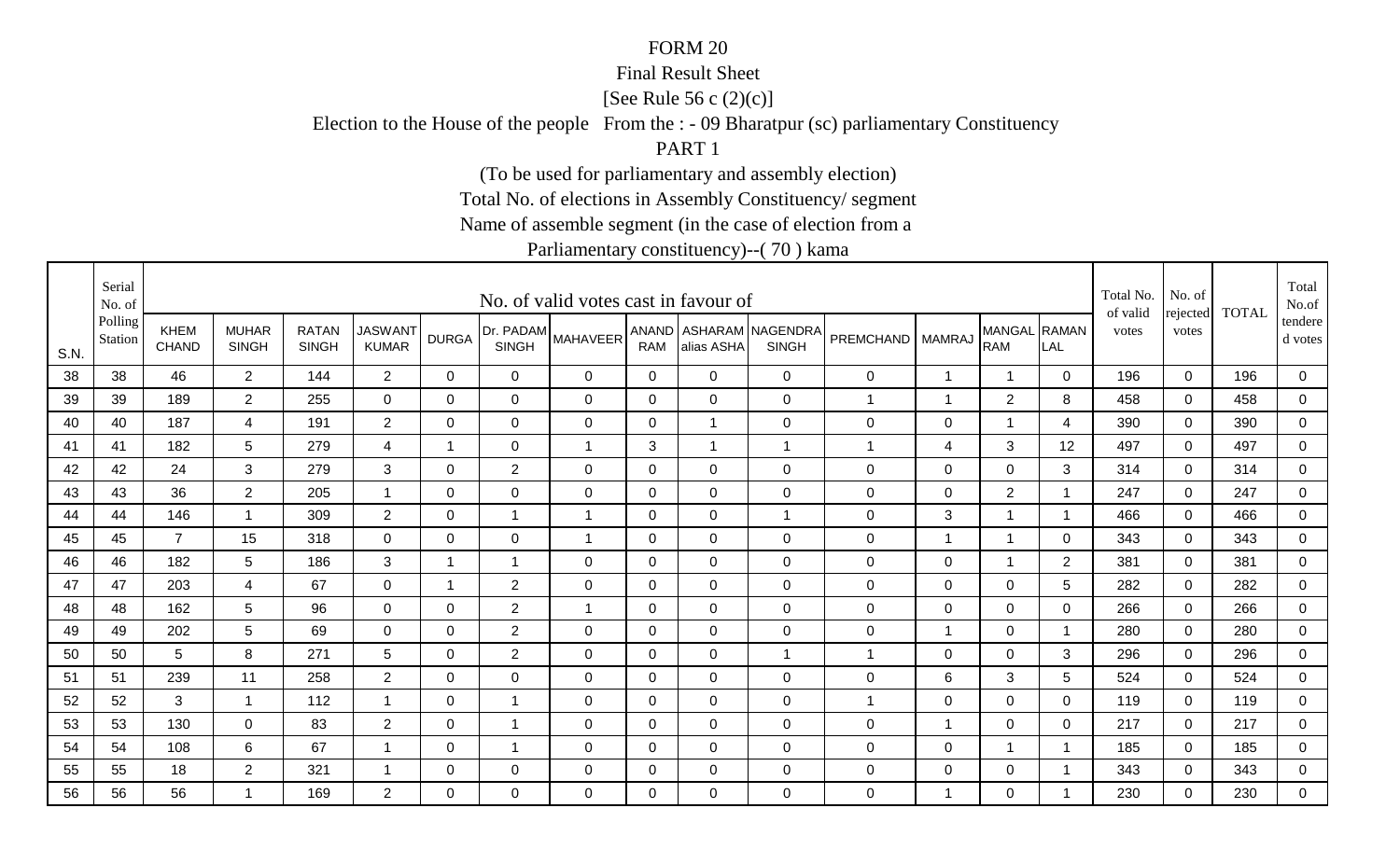#### Final Result Sheet

[See Rule 56 c (2)(c)]

Election to the House of the people From the : - 09 Bharatpur (sc) parliamentary Constituency

PART 1

(To be used for parliamentary and assembly election)

Total No. of elections in Assembly Constituency/ segment

Name of assemble segment (in the case of election from a

|      | Serial<br>No. of   |                             |                              |                              |                                |                         |                           | No. of valid votes cast in favour of |              |                |                                        |                    |                         |                            |                          | Total No.<br>of valid | No. of            | <b>TOTAL</b> | Total<br>No.of     |
|------|--------------------|-----------------------------|------------------------------|------------------------------|--------------------------------|-------------------------|---------------------------|--------------------------------------|--------------|----------------|----------------------------------------|--------------------|-------------------------|----------------------------|--------------------------|-----------------------|-------------------|--------------|--------------------|
| S.N. | Polling<br>Station | <b>KHEM</b><br><b>CHAND</b> | <b>MUHAR</b><br><b>SINGH</b> | <b>RATAN</b><br><b>SINGH</b> | <b>JASWANT</b><br><b>KUMAR</b> | <b>DURGA</b>            | Dr. PADAM<br><b>SINGH</b> | <b>MAHAVEER</b>                      | RAM          | alias ASHA     | ANAND ASHARAM NAGENDRA<br><b>SINGH</b> | PREMCHAND   MAMRAJ |                         | MANGAL RAMAN<br><b>RAM</b> | LAL                      | votes                 | rejected<br>votes |              | tendere<br>d votes |
| 57   | 57                 | 86                          | $\overline{1}$               | 131                          | 0                              | 0                       | $\mathbf 0$               | $\mathbf 0$                          | $\mathbf 0$  | $\mathbf 0$    | $\mathbf 0$                            | 0                  | $\mathbf 1$             | $\mathbf 0$                | 0                        | 219                   | $\mathbf 0$       | 219          | 0                  |
| 58   | 58                 | 50                          | $\overline{7}$               | 96                           | 5                              | $\Omega$                | $\mathbf 0$               | $\mathbf 0$                          | 0            | $\mathbf 0$    | $\mathbf 0$                            | 0                  | $\mathbf 0$             | $\mathbf 0$                | 3                        | 161                   | $\overline{0}$    | 161          | $\overline{0}$     |
| 59   | 59                 | 180                         | 21                           | 267                          | $\mathbf 0$                    | 0                       | $\mathbf 0$               | $\mathbf 0$                          | $\mathbf{0}$ | $\mathbf 0$    | $\mathbf 0$                            | 1                  | 0                       | 0                          | 11                       | 480                   | 0                 | 480          | 0                  |
| 60   | 60                 | 171                         | 13                           | 169                          | $\overline{2}$                 | 0                       | 0                         | $\mathbf 0$                          | 0            | $\mathbf 0$    |                                        | 1                  | $\mathbf 0$             | $\mathbf 0$                | $\overline{2}$           | 359                   | $\mathbf 0$       | 359          | $\overline{0}$     |
| 61   | 61                 | 42                          | 3                            | 96                           | $\mathbf 0$                    | $\overline{\mathbf{1}}$ | $\mathbf{1}$              | $\mathbf 0$                          | $\mathbf 0$  | $\mathbf 0$    | $\mathbf 0$                            | $\pmb{0}$          | $\mathbf 0$             | $\overline{0}$             | $\overline{2}$           | 145                   | $\mathbf 0$       | 145          | $\overline{0}$     |
| 62   | 62                 | 16                          | 3                            | 129                          | 3                              | 0                       | 2                         | $\mathbf 0$                          | 0            | $\mathbf 0$    | $\mathbf 0$                            | $\mathbf 0$        | $\mathbf 1$             | $\mathbf 0$                | $\overline{2}$           | 156                   | 0                 | 156          | $\overline{0}$     |
| 63   | 63                 | 59                          | 12                           | 299                          | $\mathbf 0$                    | -1                      | 3                         | $\mathbf 0$                          | -1           | $\overline{0}$ | $\mathbf 0$                            | 1                  | 0                       | $\mathbf 0$                | $\overline{\phantom{a}}$ | 377                   | $\mathbf 0$       | 377          | 0                  |
| 64   | 64                 | 234                         | 31                           | 21                           | $\mathbf 0$                    | 0                       | 18                        | $\mathbf 0$                          | 0            | $\mathbf 0$    | $\mathbf 0$                            | $\mathbf 0$        | 10                      | $\mathbf 0$                | 3                        | 317                   | $\mathbf 0$       | 317          | 0                  |
| 65   | 65                 | 34                          | -1                           | 221                          | 3                              | 1                       | $\overline{2}$            | $\overline{1}$                       | 0            | $\mathbf 0$    | $\mathbf 0$                            | 0                  | $\overline{\mathbf{1}}$ | $\mathbf 0$                | 5                        | 269                   | $\mathbf{0}$      | 269          | 0                  |
| 66   | 66                 | 231                         | $\overline{2}$               | 126                          | $\overline{2}$                 | 0                       | 6                         | $\mathbf 0$                          | $\mathbf 0$  | $\overline{0}$ | $\mathbf 0$                            | $\mathbf 0$        | $\mathbf 0$             | $\mathbf 1$                | 4                        | 372                   | $\mathbf 0$       | 372          | $\overline{0}$     |
| 67   | 67                 | 213                         | 14                           | 161                          | $\overline{0}$                 | 0                       | 9                         | $\overline{1}$                       | 0            | $\mathbf 0$    | $\mathbf 0$                            | $\mathbf 0$        | 0                       | $\mathbf 1$                | $\overline{2}$           | 401                   | 0                 | 401          | $\overline{0}$     |
| 68   | 68                 | 104                         | 3                            | 267                          | $\mathbf{3}$                   | 1                       | 5                         | $\mathbf 0$                          | 0            | $\overline{0}$ | $\overline{1}$                         | $\mathbf 0$        | 3                       | $\mathbf 0$                | 6                        | 393                   | 0                 | 393          | 0                  |
| 69   | 69                 | 124                         | 3                            | 123                          | $\overline{2}$                 | 1                       | $\overline{2}$            | $\mathbf 0$                          | 0            | $\mathbf 0$    | $\mathbf 0$                            | $\mathbf 0$        | -1                      | $\mathbf 0$                |                          | 257                   | $\mathbf 0$       | 257          | $\overline{0}$     |
| 70   | 70                 | 12                          | 3                            | 130                          | 3                              | 0                       | $\mathbf 0$               | 0                                    | $\mathbf{0}$ | $\mathbf 0$    | $\mathbf 0$                            | $\overline{2}$     | $\overline{1}$          | $\overline{0}$             | $\overline{2}$           | 153                   | $\Omega$          | 153          | 0                  |
| 71   | 71                 | 139                         | 9                            | 98                           | 2                              |                         | $\mathbf 0$               | $\overline{1}$                       | 1            | $\overline{1}$ | 2                                      | $\mathbf 0$        | 4                       | $\overline{2}$             | 3                        | 263                   | $\mathbf 0$       | 263          | $\overline{0}$     |
| 72   | 72                 | 14                          | -1                           | 200                          | 3                              | 0                       | $\mathbf 0$               | $\mathbf 0$                          | -1           | $\mathbf 0$    | $\mathbf 0$                            | $\mathbf 0$        | 3                       | $\overline{0}$             | 3                        | 225                   | 0                 | 225          | $\mathbf 0$        |
| 73   | 73                 | 98                          | 5                            | 174                          | 3                              | 0                       | $\mathbf 0$               | $\mathbf 0$                          | 0            | $\overline{0}$ | $\mathbf 0$                            | $\mathbf 0$        | -1                      | $\mathbf 0$                |                          | 282                   | $\mathbf 0$       | 282          | 0                  |
| 74   | 74                 | 80                          | 3                            | 188                          |                                | 0                       | $\mathbf 0$               | $\mathbf 0$                          | 0            | $\mathbf 0$    | $\mathbf 0$                            | $\mathbf 0$        | $\overline{2}$          | 1                          | 6                        | 281                   | $\mathbf 0$       | 281          | $\overline{0}$     |
| 75   | 75                 | 105                         | 6                            | 417                          | $\overline{2}$                 | -1                      | $\mathbf{0}$              | $\Omega$                             | $\Omega$     | $\Omega$       | $\mathbf 0$                            | $\mathbf 0$        | 9                       | $\overline{\mathbf{1}}$    | $\overline{2}$           | 543                   | $\mathbf{0}$      | 543          | $\mathbf 0$        |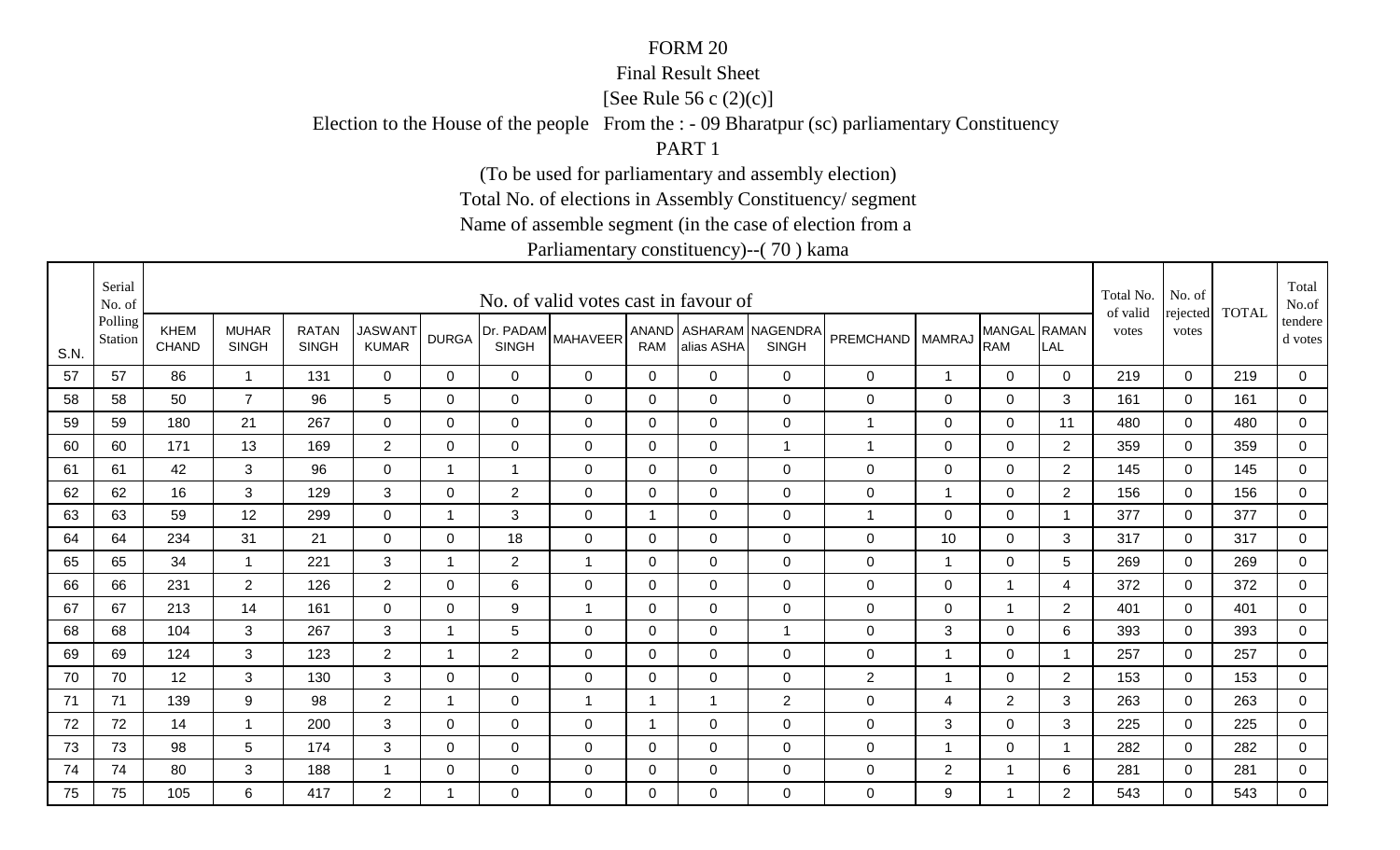#### Final Result Sheet

[See Rule 56 c (2)(c)]

Election to the House of the people From the : - 09 Bharatpur (sc) parliamentary Constituency

PART 1

(To be used for parliamentary and assembly election)

Total No. of elections in Assembly Constituency/ segment

Name of assemble segment (in the case of election from a

|      | Serial<br>No. of   |                             |                              |                              |                                |                |                           | No. of valid votes cast in favour of |                |                |                                        |                    |                 |                            |                          | Total No.<br>of valid | No. of            | <b>TOTAL</b> | Total<br>No.of     |
|------|--------------------|-----------------------------|------------------------------|------------------------------|--------------------------------|----------------|---------------------------|--------------------------------------|----------------|----------------|----------------------------------------|--------------------|-----------------|----------------------------|--------------------------|-----------------------|-------------------|--------------|--------------------|
| S.N. | Polling<br>Station | <b>KHEM</b><br><b>CHAND</b> | <b>MUHAR</b><br><b>SINGH</b> | <b>RATAN</b><br><b>SINGH</b> | <b>JASWANT</b><br><b>KUMAR</b> | <b>DURGA</b>   | Dr. PADAM<br><b>SINGH</b> | <b>MAHAVEER</b>                      | RAM            | alias ASHA     | ANAND ASHARAM NAGENDRA<br><b>SINGH</b> | PREMCHAND   MAMRAJ |                 | MANGAL RAMAN<br><b>RAM</b> | LAL                      | votes                 | rejected<br>votes |              | tendere<br>d votes |
| 76   | 76                 | 15                          | 4                            | 233                          | $\overline{4}$                 | $\overline{1}$ | $\mathbf 0$               | $\overline{1}$                       | $\overline{0}$ | $\overline{0}$ | $\overline{1}$                         | $\mathbf 0$        | $\mathbf 0$     | $\overline{0}$             | 5                        | 264                   | $\mathbf 0$       | 264          | $\mathbf 0$        |
| 77   | 77                 | 241                         | $\mathbf 0$                  | 20                           | $\mathbf 0$                    | $\mathbf 0$    | $\mathbf 0$               | $\mathbf 0$                          | $\mathbf 0$    | $\mathbf{1}$   | $\mathbf 0$                            | $\pmb{0}$          | $\overline{1}$  | $\mathbf 0$                |                          | 264                   | $\mathbf 0$       | 264          | $\overline{0}$     |
| 78   | 78                 | 64                          | 14                           | 126                          | $\overline{0}$                 | 0              | $\mathbf 0$               | $\mathbf 0$                          | 0              | $\mathbf 0$    | $\mathbf 0$                            | 1                  | 5               | 0                          | $\overline{\phantom{a}}$ | 211                   | 0                 | 211          | 0                  |
| 79   | 79                 | 31                          | 1                            | 166                          |                                | 0              | $\overline{7}$            | 0                                    | 0              | $\mathbf 0$    | $\mathbf 0$                            | $\mathbf 0$        | -1              |                            |                          | 209                   | $\mathbf{0}$      | 209          | 0                  |
| 80   | 80                 | 20                          | 13                           | 362                          |                                | $\Omega$       | $\Omega$                  | $\Omega$                             | $\mathbf{0}$   | $\Omega$       | $\mathbf 0$                            | $\mathbf 0$        | 0               | $\overline{1}$             |                          | 398                   | $\Omega$          | 398          | $\mathbf 0$        |
| 81   | 81                 | 11                          | $\overline{7}$               | 183                          | $\overline{1}$                 | 0              | 0                         | $\mathbf 0$                          | 0              | $\mathbf 0$    | $\mathbf 0$                            | 0                  | 0               | $\mathbf 0$                | -1                       | 203                   | $\mathbf 0$       | 203          | $\mathbf 0$        |
| 82   | 82                 | 4                           | 0                            | 154                          | $\overline{2}$                 | $\overline{2}$ | $\mathbf 0$               | $\mathbf 0$                          | -1             | $\overline{0}$ | $\mathbf 0$                            | $\pmb{0}$          | $\overline{2}$  | $\mathbf 0$                | $\overline{7}$           | 172                   | $\overline{0}$    | 172          | 0                  |
| 83   | 83                 | 15                          | 24                           | 231                          | 3                              | 0              | $\mathbf 0$               | $\mathbf 0$                          | 0              | $\mathbf 0$    | $\mathbf 0$                            | 0                  | $\mathbf 0$     | $\mathbf 1$                | $\overline{\phantom{a}}$ | 275                   | 0                 | 275          | $\mathbf 0$        |
| 84   | 84                 | 26                          | 16                           | 173                          |                                | 0              | 0                         | 0                                    | 0              | $\mathbf 0$    | $\mathbf 0$                            | $\mathbf 0$        | $\overline{2}$  | $\mathbf 0$                | 0                        | 218                   | $\mathbf{0}$      | 218          | 0                  |
| 85   | 85                 | 299                         | 8                            | 225                          | 3                              | $\Omega$       | $\overline{0}$            | $\mathbf 0$                          | $\overline{2}$ | $\mathbf 1$    | $\mathbf 0$                            | $\pmb{0}$          | $6\phantom{1}6$ | $\mathbf{1}$               | 14                       | 559                   | $\Omega$          | 559          | $\overline{0}$     |
| 86   | 86                 | 315                         | 5                            | 150                          |                                | 1              | $\mathbf 0$               | $\mathbf 0$                          | $\mathbf 0$    | $\overline{2}$ | $\overline{1}$                         | $\overline{c}$     | $\mathbf 0$     | $\overline{4}$             | 9                        | 490                   | $\mathbf 0$       | 490          | $\overline{0}$     |
| 87   | 87                 | 83                          | 3                            | 277                          |                                | -1             | $\mathbf 0$               | $\mathbf 0$                          | $\mathbf 0$    | $\mathbf 0$    | $\mathbf 0$                            | $\pmb{0}$          | -1              | $\mathbf 0$                | $\Omega$                 | 366                   | $\mathbf 0$       | 366          | $\mathbf 0$        |
| 88   | 88                 | 39                          | $\overline{0}$               | 253                          | $\overline{0}$                 | 0              | $\mathbf 0$               | $\mathbf 0$                          | $\mathbf 0$    | $\overline{0}$ | $\mathbf 0$                            | $\pmb{0}$          | -1              | $\mathbf 0$                |                          | 294                   | $\mathbf 0$       | 294          | $\mathbf 0$        |
| 89   | 89                 | 25                          | 3                            | 313                          | $\overline{4}$                 | $\Omega$       | 0                         | $\Omega$                             | $\Omega$       | $\Omega$       | $\mathbf 0$                            | 1                  | $\overline{1}$  | $\mathbf 1$                | $\Omega$                 | 348                   | $\mathbf{0}$      | 348          | $\mathbf 0$        |
| 90   | 90                 | 222                         | 9                            | 238                          | 4                              | $\Omega$       | 3                         | $\mathbf 0$                          | $\mathbf{0}$   | $\Omega$       | $\mathbf 0$                            | $\mathbf{2}$       | 0               | $\overline{2}$             | $\overline{2}$           | 482                   | $\mathbf{0}$      | 482          | $\mathbf 0$        |
| 91   | 91                 | 47                          | $\overline{2}$               | 184                          | $\mathbf 0$                    | 0              | $\overline{2}$            | $\mathbf 0$                          | $\pmb{0}$      | $\mathbf 0$    | $\mathbf 0$                            | $\mathbf 0$        | $\mathbf 0$     | $\mathbf{1}$               | $\overline{2}$           | 238                   | 0                 | 238          | $\mathbf 0$        |
| 92   | 92                 | 79                          | -1                           | 256                          | $\overline{7}$                 | 0              | $\mathbf 0$               | $\mathbf 0$                          | 0              | 1              | $\mathbf 0$                            | $\mathbf 0$        | $\mathbf 2$     | $\mathbf 0$                | 0                        | 346                   | 0                 | 346          | 0                  |
| 93   | 93                 | 52                          | $\overline{7}$               | 293                          | $\overline{2}$                 | 0              | $\mathbf 0$               | -1                                   | 0              | $\mathbf 0$    | $\mathbf 0$                            | $\pmb{0}$          | 4               | $\mathbf 0$                | 4                        | 363                   | $\mathbf 0$       | 363          | $\overline{0}$     |
| 94   | 94                 | 93                          | $\overline{7}$               | 174                          | 4                              |                | 0                         | $\Omega$                             | $\Omega$       | $\Omega$       | $\mathbf 0$                            | 0                  | -1              | 1                          | $\Omega$                 | 281                   | $\Omega$          | 281          | $\mathbf 0$        |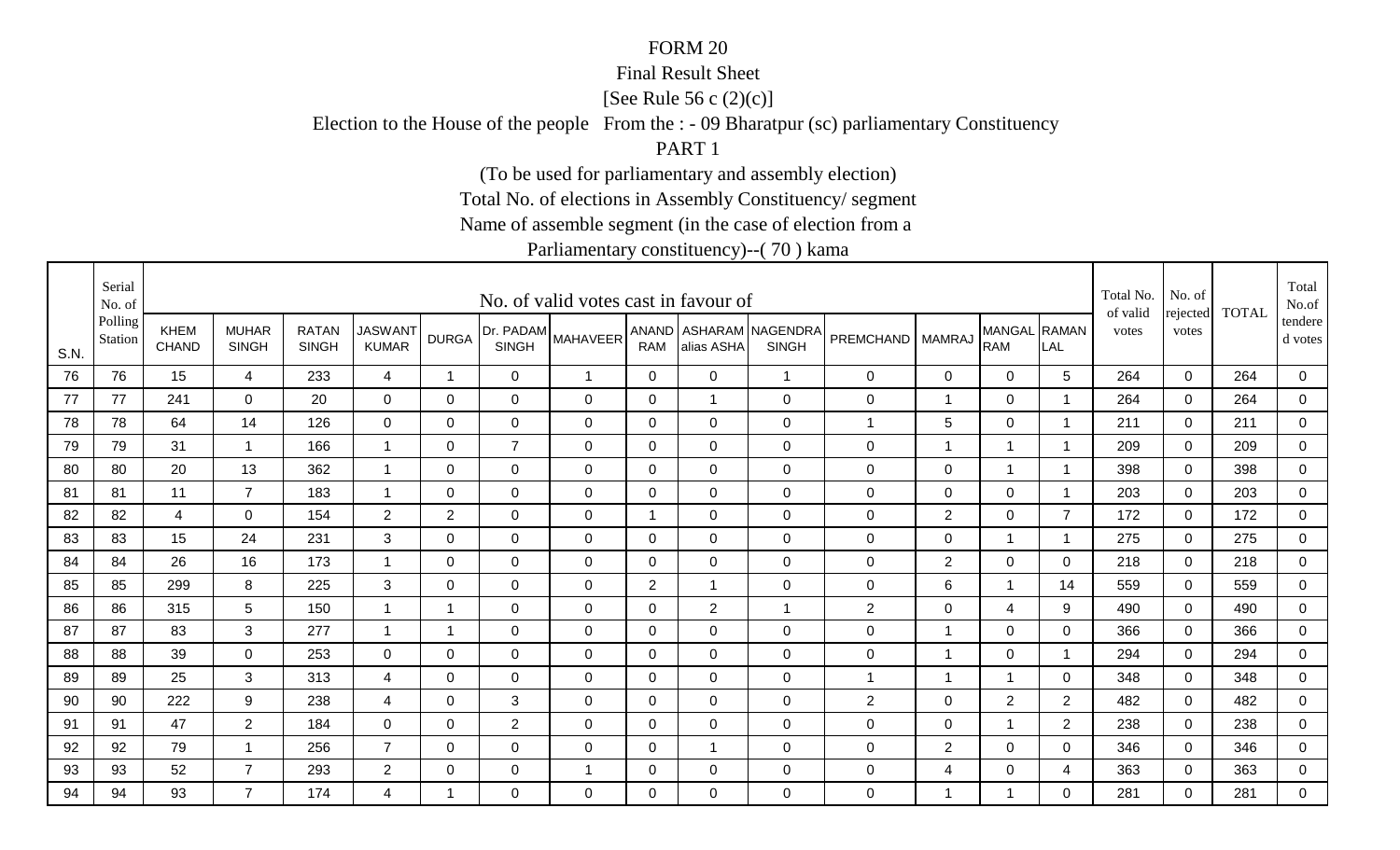#### Final Result Sheet

[See Rule 56 c (2)(c)]

Election to the House of the people From the : - 09 Bharatpur (sc) parliamentary Constituency

PART 1

(To be used for parliamentary and assembly election)

Total No. of elections in Assembly Constituency/ segment

Name of assemble segment (in the case of election from a

|      | Serial<br>No. of   |                             |                              |                              |                                |                |                           | No. of valid votes cast in favour of |              |                |                                        |                    |                |                            |                | Total No.<br>of valid | No. of            | <b>TOTAL</b> | Total<br>No.of     |
|------|--------------------|-----------------------------|------------------------------|------------------------------|--------------------------------|----------------|---------------------------|--------------------------------------|--------------|----------------|----------------------------------------|--------------------|----------------|----------------------------|----------------|-----------------------|-------------------|--------------|--------------------|
| S.N. | Polling<br>Station | <b>KHEM</b><br><b>CHAND</b> | <b>MUHAR</b><br><b>SINGH</b> | <b>RATAN</b><br><b>SINGH</b> | <b>JASWANT</b><br><b>KUMAR</b> | <b>DURGA</b>   | Dr. PADAM<br><b>SINGH</b> | <b>MAHAVEER</b>                      | <b>RAM</b>   | alias ASHA     | ANAND ASHARAM NAGENDRA<br><b>SINGH</b> | PREMCHAND   MAMRAJ |                | MANGAL RAMAN<br><b>RAM</b> | LAL            | votes                 | rejected<br>votes |              | tendere<br>d votes |
| 95   | 95                 | 34                          | 4                            | 383                          | 4                              | $\overline{1}$ | $\mathbf 0$               | $\mathbf 0$                          | $\mathbf 0$  | $\overline{1}$ | $\mathbf 0$                            | 0                  | 5              | $\overline{1}$             | $\overline{7}$ | 440                   | $\mathbf 0$       | 440          | $\mathbf 0$        |
| 96   | 96                 | 47                          | -1                           | 210                          | $\overline{2}$                 | 1              | $\mathbf 0$               | $\mathbf 0$                          | 0            | $\mathbf{1}$   | $\mathbf 0$                            | 0                  | $\mathbf 0$    | $\mathbf 0$                | 3              | 265                   | $\mathbf 0$       | 265          | $\overline{0}$     |
| 97   | 97                 | 13                          | 5                            | 217                          | $\overline{2}$                 | 0              | $\mathbf 0$               | $\mathbf 0$                          | $\mathbf 0$  | $\mathbf 0$    | $\mathbf 0$                            | 0                  | 0              | 0                          | $\overline{0}$ | 237                   | 0                 | 237          | 0                  |
| 98   | 98                 | 113                         | 56                           | 229                          | 3                              | 0              | 1                         | $\mathbf 0$                          | 0            | $\mathbf 1$    | $\mathbf 0$                            | 1                  | 4              | $\overline{2}$             | 10             | 420                   | $\mathbf 0$       | 420          | $\overline{0}$     |
| 99   | 99                 | 120                         | $\overline{7}$               | 132                          | $\overline{2}$                 | 0              | $\overline{2}$            | $\mathbf 0$                          | $\mathbf 0$  | $\mathbf 0$    | $\overline{1}$                         | $\pmb{0}$          | 4              | $\mathbf 0$                | 0              | 268                   | $\mathbf 0$       | 268          | $\overline{0}$     |
| 100  | 100                | 28                          | $\mathbf 0$                  | 122                          | $\overline{0}$                 | 0              | 0                         | $\mathbf 0$                          | 0            | $\mathbf 0$    | $\mathbf 0$                            | $\mathbf 0$        | 3              | $\mathbf 0$                | 3              | 156                   | 0                 | 156          | $\overline{0}$     |
| 101  | 101                | 48                          | -1                           | 112                          | 0                              | $\Omega$       | 3                         | $\mathbf 0$                          | 0            | $\mathbf 1$    | $\mathbf 0$                            | 0                  | 0              | 1                          | 0              | 166                   | $\mathbf{0}$      | 166          | 0                  |
| 102  | 102                | 350                         | $\overline{2}$               | 95                           | $\mathbf 0$                    | 0              | $\mathbf 0$               | $\mathbf 0$                          | 0            | $\mathbf 0$    |                                        | $\mathbf 0$        | $\mathbf 0$    | 1                          | $\overline{2}$ | 451                   | 0                 | 451          | 0                  |
| 103  | 103                | 141                         | -1                           | 85                           | 0                              | 1              | 0                         | 0                                    | 0            | $\mathbf 0$    | $\mathbf 0$                            | 1                  | 0              | 0                          | -1             | 230                   | $\mathbf{0}$      | 230          | 0                  |
| 104  | 104                | 300                         | 33                           | 183                          | $\overline{2}$                 | $\overline{2}$ | $\mathbf 0$               | $\mathbf 0$                          | $\mathbf 0$  | $\overline{0}$ | $\overline{1}$                         | $\mathbf{3}$       | $\overline{1}$ | $\mathbf 0$                | 16             | 541                   | $\mathbf 0$       | 541          | $\overline{0}$     |
| 105  | 105                | 301                         | $\overline{2}$               | 74                           |                                | 0              | 4                         | $\mathbf 0$                          | 0            | $\mathbf 0$    | $\mathbf 0$                            | 1                  | $\overline{1}$ | $\mathbf 1$                | 3              | 388                   | 0                 | 388          | $\mathbf 0$        |
| 106  | 106                | 105                         | 24                           | 498                          | 8                              | 1              | $\overline{1}$            | $\mathbf 0$                          | 0            | $\overline{0}$ | $\overline{1}$                         | 4                  | -1             | 4                          | 4              | 651                   | 0                 | 651          | 0                  |
| 107  | 107                | 117                         | 11                           | 31                           |                                | 0              | 2                         | $\mathbf 0$                          | 0            | $\mathbf 0$    | $\mathbf 0$                            | $\mathbf 0$        | $\mathbf 0$    | $\mathbf 0$                | 3              | 165                   | $\mathbf 0$       | 165          | $\overline{0}$     |
| 108  | 108                | 192                         | $\overline{2}$               | 82                           | 0                              | 1              | $\mathbf 1$               | 0                                    | $\mathbf{0}$ | $\Omega$       | $\mathbf 0$                            | $\mathbf 0$        | 0              | 2                          | 6              | 286                   | 0                 | 286          | 0                  |
| 109  | 109                | 379                         | 11                           | 100                          | $\mathbf 0$                    | $\mathbf 0$    | 2                         | $\overline{2}$                       | $\mathbf 0$  | $\mathbf 0$    | $\mathbf 0$                            | $\overline{2}$     | $\overline{0}$ | $\overline{1}$             | 5              | 502                   | $\mathbf 0$       | 502          | $\overline{0}$     |
| 110  | 110                | 250                         | 55                           | 146                          | $\overline{2}$                 | 0              | 3                         | $\mathbf 0$                          | 0            | $\mathbf 0$    | $\overline{1}$                         | $\mathbf 0$        | $\overline{2}$ | 3                          | 6              | 468                   | $\mathbf{0}$      | 468          | 0                  |
| 111  | 111                | 128                         | 24                           | 230                          |                                | 0              | $\mathbf 0$               | $\mathbf 0$                          | 0            | $\overline{0}$ | $\mathbf 0$                            | $\mathbf 0$        | 5              | $\overline{2}$             | $\overline{2}$ | 392                   | $\mathbf 0$       | 392          | 0                  |
| 112  | 112                | 46                          | 4                            | 216                          | 3                              | $\overline{2}$ | $\overline{2}$            | $\mathbf 0$                          | 0            | $\mathbf 0$    |                                        | 1                  | 3              | $\mathbf 0$                | 0              | 278                   | $\mathbf 0$       | 278          | $\overline{0}$     |
| 113  | 113                | 141                         | 11                           | 230                          | 4                              | -1             | 19                        | 2                                    | $\Omega$     | 1              | $\mathbf 0$                            | $\mathbf 0$        | $\overline{1}$ | $\Omega$                   | $\Omega$       | 410                   | $\Omega$          | 410          | $\overline{0}$     |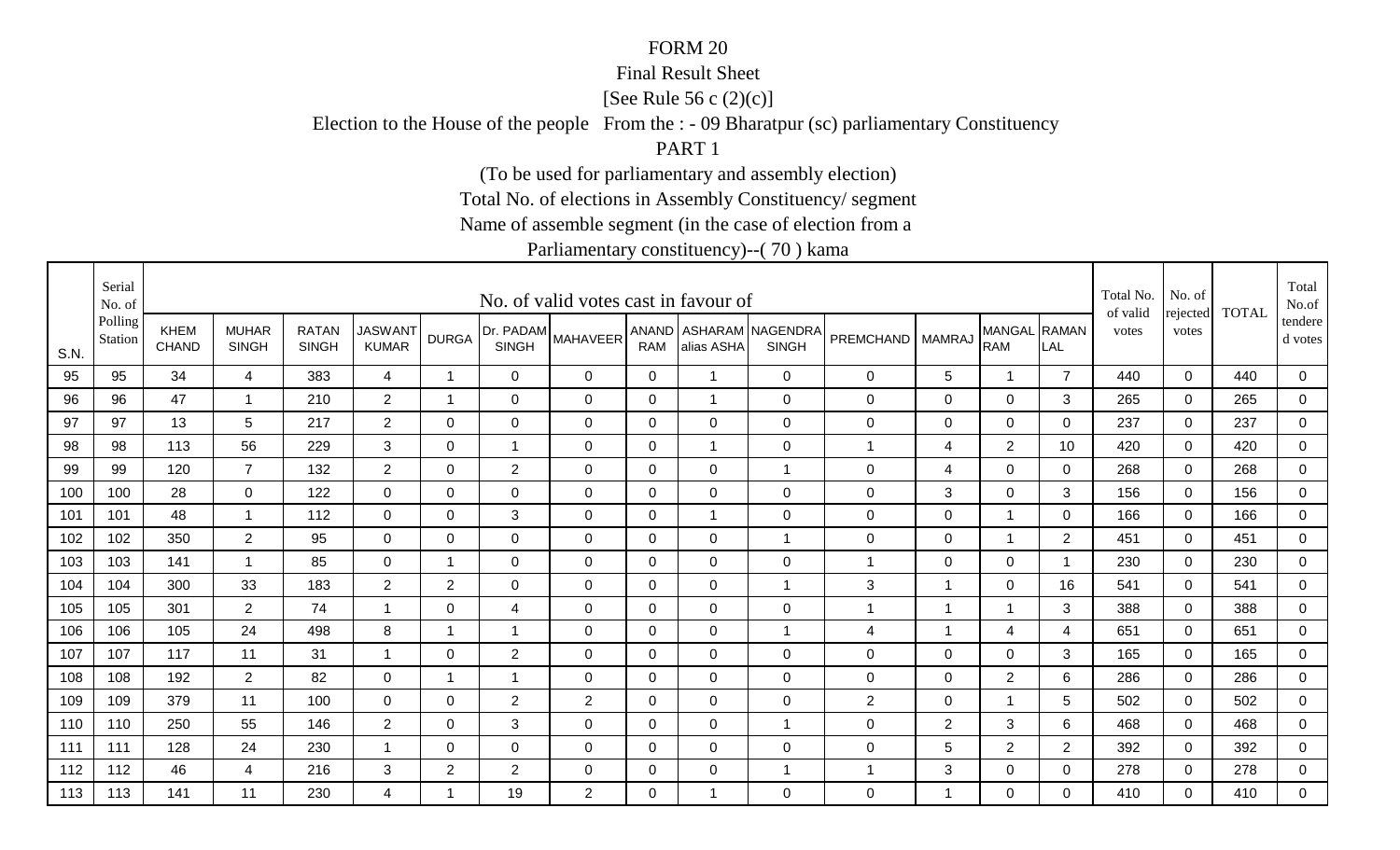#### Final Result Sheet

[See Rule 56 c (2)(c)]

Election to the House of the people From the : - 09 Bharatpur (sc) parliamentary Constituency

PART 1

(To be used for parliamentary and assembly election)

Total No. of elections in Assembly Constituency/ segment

Name of assemble segment (in the case of election from a

|      | Serial<br>No. of   |                      |                              |                              |                                |              |                           | No. of valid votes cast in favour of |                     |                |                                  |                    |                |                            |                | Total No.<br>of valid | No. of            | <b>TOTAL</b> | Total<br>No.of       |
|------|--------------------|----------------------|------------------------------|------------------------------|--------------------------------|--------------|---------------------------|--------------------------------------|---------------------|----------------|----------------------------------|--------------------|----------------|----------------------------|----------------|-----------------------|-------------------|--------------|----------------------|
| S.N. | Polling<br>Station | <b>KHEM</b><br>CHAND | <b>MUHAR</b><br><b>SINGH</b> | <b>RATAN</b><br><b>SINGH</b> | <b>JASWANT</b><br><b>KUMAR</b> | <b>DURGA</b> | Dr. PADAM<br><b>SINGH</b> | <b>MAHAVEER</b>                      | ANAND<br><b>RAM</b> | alias ASHA     | ASHARAM NAGENDRA<br><b>SINGH</b> | PREMCHAND   MAMRAJ |                | MANGAL RAMAN<br><b>RAM</b> | LAL            | votes                 | rejected<br>votes |              | tendere  <br>d votes |
| 114  | 114                | 219                  | 29                           | 131                          |                                | $\mathbf 0$  | $\overline{0}$            | $\overline{1}$                       | $\mathbf 0$         | $\mathbf 0$    | $\mathbf 0$                      | 0                  | 3              | $\mathbf 1$                | 5              | 390                   | $\mathbf 0$       | 390          | 0                    |
| 115  | 115                | 22                   | 4                            | 74                           | $\mathbf 0$                    | $\Omega$     | $\overline{0}$            | $\mathbf 0$                          | 0                   | $\overline{0}$ | $\mathbf 0$                      | $\mathbf 0$        | $\overline{0}$ | -1                         | 4              | 105                   | $\Omega$          | 105          | $\overline{0}$       |
| 116  | 116                | 402                  | 60                           | 67                           |                                | 0            | $\mathbf 0$               | $\mathbf 0$                          | 0                   | $\mathbf{1}$   | $\mathbf 0$                      | $\mathbf{2}$       | -1             | $\mathbf 1$                | 8              | 543                   | $\mathbf 0$       | 543          | $\overline{0}$       |
| 117  | 117                | 44                   | $\overline{0}$               | 55                           | 0                              | 0            | 0                         | $\mathbf 0$                          | 0                   | $\mathbf 0$    | $\mathbf 0$                      | 1                  | 0              | 1                          | 0              | 101                   | $\Omega$          | 101          | 0                    |
| 118  | 118                | 64                   | $\mathbf 0$                  | 125                          | $5\phantom{.0}$                | 0            | $\mathbf 0$               | $\mathbf 0$                          | $\mathbf 0$         | $\overline{0}$ | $\mathbf 0$                      | $\pmb{0}$          | $\mathbf 0$    | $\mathbf 0$                | 0              | 194                   | $\mathbf 0$       | 194          | $\overline{0}$       |
| 119  | 119                | 82                   | 60                           | 123                          |                                | 0            | $\mathbf 0$               | $\mathbf 0$                          | 0                   | $\mathbf 0$    | $\mathbf 0$                      | $\pmb{0}$          | $\overline{0}$ | $\mathbf 0$                | 0              | 266                   | $\mathbf 0$       | 266          | 0                    |
| 120  | 120                | 210                  | 21                           | 30                           | -1                             | $\Omega$     | 0                         | $\mathbf 0$                          | 0                   | $\Omega$       | $\overline{1}$                   | $\mathbf 0$        | $\overline{2}$ | $\overline{\mathbf{1}}$    | 3              | 269                   | $\mathbf{0}$      | 269          | 0                    |
| 121  | 121                | 18                   | 4                            | 156                          | 3                              | 0            | $\mathbf 0$               | $\mathbf 0$                          | $\mathbf 0$         | $\overline{0}$ | $\mathbf 0$                      | $\pmb{0}$          | $\mathbf 0$    | $\overline{0}$             | 3              | 184                   | $\mathbf 0$       | 184          | $\overline{0}$       |
| 122  | 122                | 38                   | 5                            | 106                          |                                | $\Omega$     | $\mathbf 0$               | $\overline{1}$                       | $\Omega$            | $\overline{2}$ | $\mathbf 0$                      | $\mathbf 0$        | $\mathbf 0$    | $\mathbf 0$                | 5              | 158                   | $\Omega$          | 158          | 0                    |
| 123  | 123                | 254                  | 9                            | 39                           | $\mathbf 0$                    | $\mathbf 0$  | 3                         | $\mathbf 0$                          | $\mathbf 0$         | $\mathbf 0$    | $\mathbf 0$                      | $\pmb{0}$          | $\mathbf 0$    | $\overline{1}$             | 3              | 309                   | $\mathbf 0$       | 309          | $\overline{0}$       |
| 124  | 124                | 131                  | $\mathbf 0$                  | 25                           |                                | $\Omega$     | $\mathbf 0$               | $\mathbf 0$                          | 0                   | $\overline{0}$ | $\mathbf 0$                      | $\pmb{0}$          | $\mathbf 0$    | $\overline{1}$             | 0              | 158                   | $\Omega$          | 158          | 0                    |
| 125  | 125                | 169                  | $\overline{7}$               | 190                          | $\overline{2}$                 | $\Omega$     | 19                        | $\overline{1}$                       | 0                   | $\overline{0}$ | $\mathbf 0$                      | 1                  | $\overline{2}$ | 1                          | 4              | 396                   | $\overline{0}$    | 396          | 0                    |
| 126  | 126                | 246                  | $\overline{1}$               | 86                           | $\overline{ }$                 | $\mathbf 0$  | 1                         | $\mathbf 0$                          | $\mathbf 0$         | $\overline{0}$ | $\mathbf 0$                      | $\pmb{0}$          | -1             | $\overline{2}$             | 3              | 341                   | $\mathbf 0$       | 341          | $\overline{0}$       |
| 127  | 127                | 643                  | 19                           | 48                           | $\Omega$                       | $\Omega$     | $\mathbf{0}$              | $\Omega$                             | $\mathbf{0}$        | $\Omega$       | $\mathbf 0$                      | $\mathbf 0$        | $\Omega$       | $\mathbf 0$                | $\Omega$       | 710                   | $\Omega$          | 710          | $\mathbf 0$          |
| 128  | 128                | 27                   | 16                           | 234                          | 2                              | 1            | 0                         | $\overline{1}$                       | $\Omega$            | $\Omega$       | $\mathbf 0$                      | 0                  | $\overline{7}$ | 2                          | 4              | 294                   | $\mathbf 0$       | 294          | $\overline{0}$       |
| 129  | 129                | 434                  | 3                            | 30                           | 0                              | 0            | 0                         | $\mathbf 0$                          | 0                   | $\mathbf 0$    | $\overline{1}$                   | $\mathbf 0$        | 0              | $\mathbf 0$                | - 1            | 469                   | 0                 | 469          | 0                    |
| 130  | 130                | 66                   | $\mathbf 0$                  | 232                          | $\overline{2}$                 | -1           | 10                        | -1                                   | 0                   | $\mathbf 0$    | $\mathbf 0$                      | $\mathbf 0$        | $\mathbf 0$    | 1                          | $\mathbf 0$    | 313                   | 0                 | 313          | 0                    |
| 131  | 131                | 153                  | 9                            | 173                          |                                | 1            | $\overline{2}$            | $\mathbf 0$                          | 0                   | $\mathbf 0$    |                                  | 3                  | 5              | $\overline{2}$             | $\overline{2}$ | 352                   | $\Omega$          | 352          | $\overline{0}$       |
| 132  | 132                | 83                   | 20                           | 99                           |                                | $\Omega$     | 5                         | -1                                   | -1                  | $\overline{2}$ | 0                                | 1                  | -1             | 3                          | 8              | 225                   | $\Omega$          | 225          | $\overline{0}$       |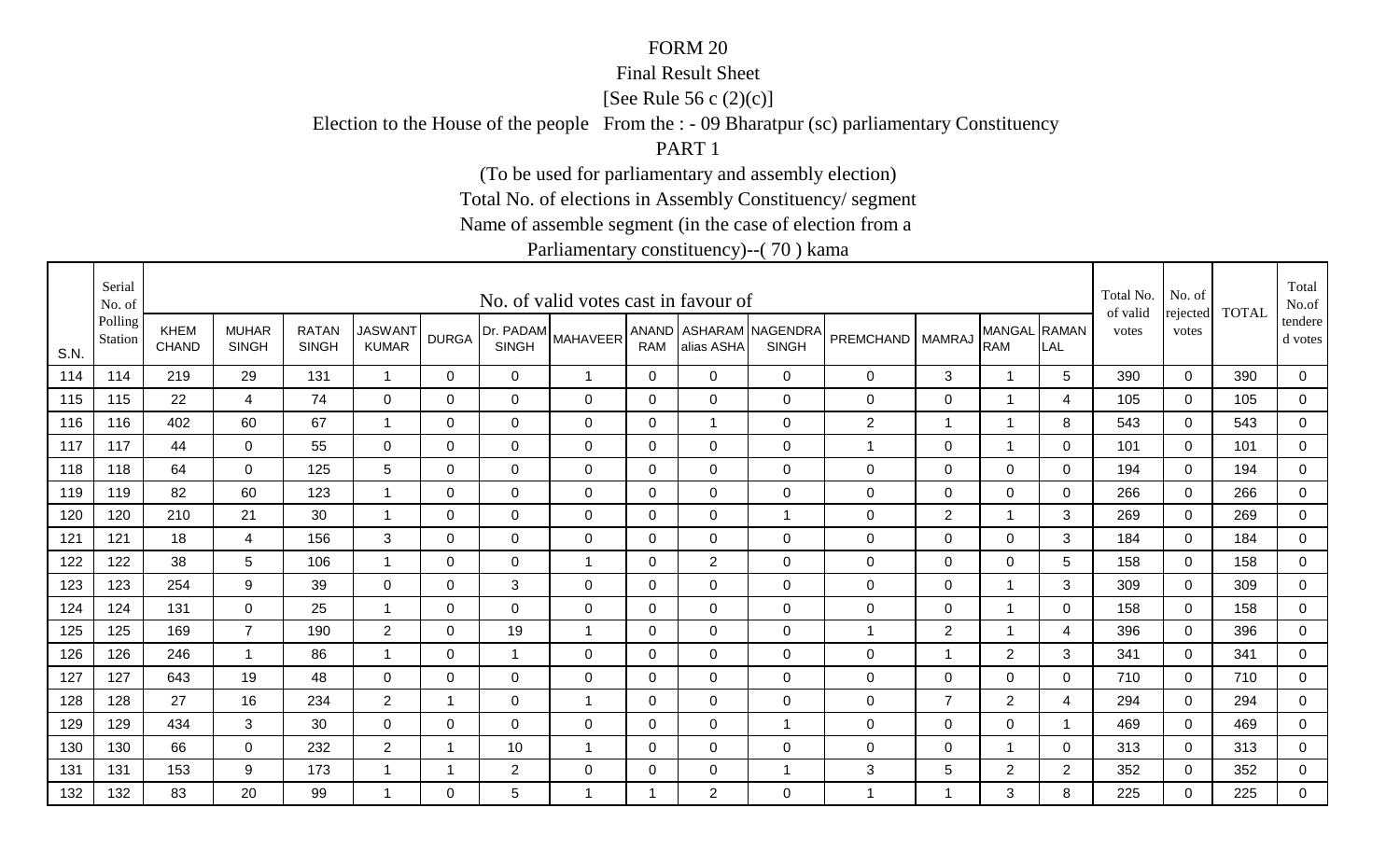#### Final Result Sheet

[See Rule 56 c (2)(c)]

Election to the House of the people From the : - 09 Bharatpur (sc) parliamentary Constituency

PART 1

(To be used for parliamentary and assembly election)

Total No. of elections in Assembly Constituency/ segment

Name of assemble segment (in the case of election from a

|      | Serial<br>No. of   |                      |                              |                              |                                |                         |                           | No. of valid votes cast in favour of |                     |                |                                  |                    |                         |                            |                | Total No.<br>of valid | No. of<br>rejected | <b>TOTAL</b> | Total<br>No.of       |
|------|--------------------|----------------------|------------------------------|------------------------------|--------------------------------|-------------------------|---------------------------|--------------------------------------|---------------------|----------------|----------------------------------|--------------------|-------------------------|----------------------------|----------------|-----------------------|--------------------|--------------|----------------------|
| S.N. | Polling<br>Station | <b>KHEM</b><br>CHAND | <b>MUHAR</b><br><b>SINGH</b> | <b>RATAN</b><br><b>SINGH</b> | <b>JASWANT</b><br><b>KUMAR</b> | <b>DURGA</b>            | Dr. PADAM<br><b>SINGH</b> | <b>MAHAVEER</b>                      | ANAND<br><b>RAM</b> | alias ASHA     | ASHARAM NAGENDRA<br><b>SINGH</b> | PREMCHAND   MAMRAJ |                         | MANGAL RAMAN<br><b>RAM</b> | LAL            | votes                 | votes              |              | tendere  <br>d votes |
| 133  | 133                | 143                  | $\mathbf 0$                  | 104                          | $\overline{0}$                 | $\mathbf 0$             | $\mathbf 1$               | $\mathbf 0$                          | $\mathbf 0$         | $\mathbf 0$    | $\mathbf 0$                      | 0                  | $\mathbf 0$             | $\overline{0}$             | $\mathbf 0$    | 248                   | $\mathbf 0$        | 248          | 0                    |
| 134  | 134                | 109                  | -1                           | 88                           | $\overline{2}$                 | $\Omega$                | $\mathbf 0$               | $\overline{1}$                       | 0                   | $\overline{0}$ | $\mathbf 0$                      | $\pmb{0}$          | $\mathbf 0$             | $\mathbf 0$                | $\overline{2}$ | 203                   | $\overline{0}$     | 203          | $\overline{0}$       |
| 135  | 135                | 20                   | $\overline{0}$               | 183                          | $\overline{0}$                 | $\mathbf 0$             | $\mathbf 1$               | $\overline{1}$                       | 0                   | $\overline{0}$ | $\mathbf 0$                      | $\mathbf 0$        | $\mathbf 0$             | $\overline{0}$             | 0              | 205                   | $\mathbf 0$        | 205          | $\overline{0}$       |
| 136  | 136                | 5                    | 0                            | 171                          | $\overline{\mathbf{1}}$        | 0                       | $\mathbf 1$               | 0                                    | 0                   | $\mathbf 0$    | $\mathbf 0$                      | 1                  | -1                      | $\mathbf 0$                | 4              | 184                   | $\Omega$           | 184          | 0                    |
| 137  | 137                | 48                   | $\mathbf 0$                  | 64                           | $\mathbf 0$                    | $\overline{\mathbf{1}}$ | $\overline{7}$            | $\mathbf 0$                          | $\mathbf 0$         | $\overline{0}$ | $\mathbf 0$                      | $\pmb{0}$          | $\mathbf 0$             | $\mathbf 0$                | 0              | 120                   | $\mathbf 0$        | 120          | $\overline{0}$       |
| 138  | 138                | 61                   | 9                            | 208                          | 5                              | $\overline{2}$          | 4                         | $\overline{1}$                       | 0                   | $\mathbf 0$    | $\mathbf 0$                      | $\overline{c}$     | 3                       | $\mathbf{1}$               | $\overline{7}$ | 303                   | $\mathbf 0$        | 303          | 0                    |
| 139  | 139                | 54                   | 3                            | 120                          | $\overline{\mathbf{1}}$        | $\Omega$                | $\mathbf 1$               | 0                                    | 0                   | $\mathbf{1}$   | $\overline{1}$                   | $\mathbf 0$        | -1                      | $\overline{1}$             | $\overline{2}$ | 185                   | $\Omega$           | 185          | 0                    |
| 140  | 140                | 298                  | 3                            | 20                           | $\overline{0}$                 | 0                       | $\mathbf 0$               | $\mathbf 0$                          | -1                  | $\mathbf 1$    | $\mathbf 0$                      | $\pmb{0}$          | $\mathbf 0$             | $\mathbf 0$                | 3              | 326                   | $\mathbf 0$        | 326          | 0                    |
| 141  | 141                | 230                  | 3                            | 30                           | $\mathbf 0$                    | $\Omega$                | $\overline{2}$            | $\mathbf 0$                          | $\Omega$            | 1              | $\mathbf 0$                      | $\pmb{0}$          | $\overline{2}$          | $\mathbf 0$                | 3              | 271                   | $\mathbf 0$        | 271          | 0                    |
| 142  | 142                | 63                   | $\overline{2}$               | 214                          | $5\phantom{.0}$                | $\mathbf 0$             | $\overline{2}$            | $\mathbf 0$                          | $\overline{1}$      | $\overline{0}$ | $\mathbf 0$                      | 1                  | $\overline{\mathbf{A}}$ | $\overline{1}$             | $\overline{7}$ | 297                   | $\mathbf 0$        | 297          | $\overline{0}$       |
| 143  | 143                | 127                  | 6                            | 42                           | $\mathbf 0$                    | $\Omega$                | $\mathbf 0$               | $\mathbf 0$                          | 0                   | $\overline{0}$ | $\overline{1}$                   | $\mathbf 0$        | $\overline{1}$          | $\overline{1}$             | 3              | 181                   | $\Omega$           | 181          | 0                    |
| 144  | 144                | 34                   | 25                           | 570                          | 3                              | $\Omega$                | $\mathbf 0$               | $\mathbf 0$                          | 0                   | $\overline{1}$ | $\mathbf 0$                      | $\mathbf 0$        | $\overline{2}$          | $\overline{2}$             | 0              | 637                   | $\mathbf 0$        | 637          | 0                    |
| 145  | 145                | 36                   | 5                            | 193                          | $\overline{7}$                 | 0                       | $\mathbf 0$               | $\mathbf 0$                          | $\mathbf 0$         | $\overline{0}$ | $\mathbf 0$                      | $\pmb{0}$          | $\mathbf 0$             | $\mathbf 1$                | $\mathbf 0$    | 242                   | $\mathbf 0$        | 242          | $\overline{0}$       |
| 146  | 146                | 124                  | 22                           | 176                          | $\overline{2}$                 | $\Omega$                | $\mathbf{0}$              | $\Omega$                             | $\mathbf{0}$        | $\Omega$       | $\mathbf 0$                      | $\mathbf 0$        | $\overline{1}$          | 0                          | $\Omega$       | 325                   | $\Omega$           | 325          | 0                    |
| 147  | 147                | 3                    | 18                           | 129                          | $\overline{0}$                 | $\Omega$                | $\mathbf{1}$              | $\mathbf 0$                          | $\mathbf{0}$        | $\Omega$       | 2                                | $\mathbf 0$        | 3                       | 2                          | $\overline{2}$ | 160                   | $\mathbf 0$        | 160          | $\overline{0}$       |
| 148  | 148                | 213                  | 10                           | 70                           | $\overline{2}$                 | 0                       | $\mathbf 1$               | $\mathbf 0$                          | 0                   | $\mathbf 0$    | $\overline{2}$                   | 0                  | $\overline{1}$          | $\overline{2}$             | 4              | 305                   | 0                  | 305          | 0                    |
| 149  | 149                | 110                  | 47                           | 91                           |                                |                         | $\mathbf 0$               | $\mathbf 0$                          | -1                  | $\mathbf 0$    | $\mathbf 0$                      | 1                  | $\overline{2}$          | 1                          | 4              | 259                   | 0                  | 259          | 0                    |
| 150  | 150                | 10                   | 0                            | 127                          |                                | -1                      | 0                         | $\mathbf 0$                          | 0                   | $\mathbf 0$    | 0                                | 1                  | $\overline{2}$          | 1                          | $\overline{2}$ | 145                   | $\mathbf 0$        | 145          | $\overline{0}$       |
| 151  | 151                | 88                   | 6                            | 157                          | $\overline{2}$                 | $\Omega$                | 9                         | $\Omega$                             | $\Omega$            | $\Omega$       | $\overline{1}$                   | 0                  | $\mathbf{0}$            | 0                          | 3              | 266                   | $\Omega$           | 266          | $\overline{0}$       |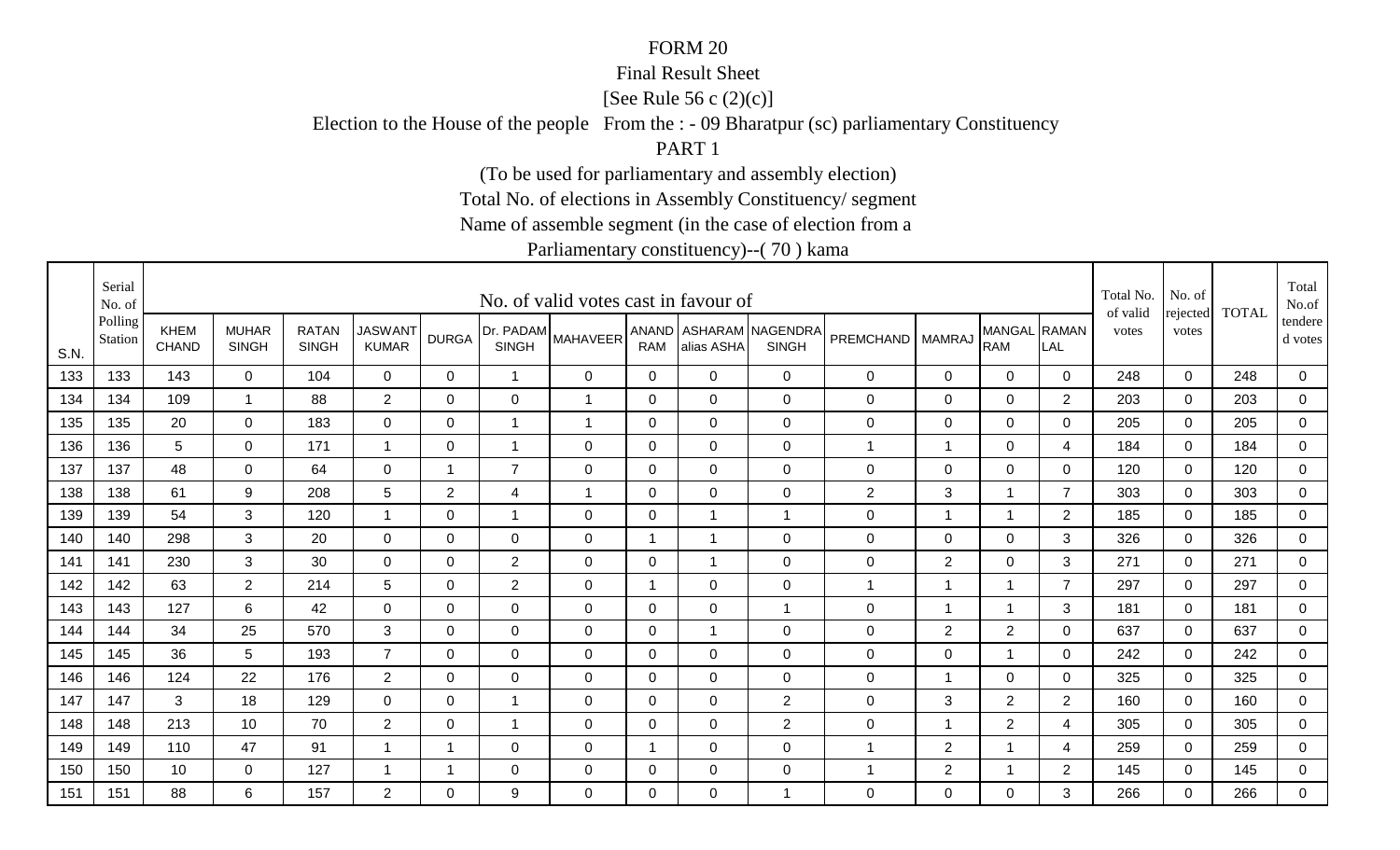#### Final Result Sheet

[See Rule 56 c (2)(c)]

Election to the House of the people From the : - 09 Bharatpur (sc) parliamentary Constituency

PART 1

(To be used for parliamentary and assembly election)

Total No. of elections in Assembly Constituency/ segment

Name of assemble segment (in the case of election from a

|      | Serial<br>No. of   |                      |                              |                              |                                |                |                           | No. of valid votes cast in favour of |                         |                |                                  |                    |                  |                            |                | Total No.<br>of valid | No. of<br>rejected | <b>TOTAL</b> | Total<br>No.of       |
|------|--------------------|----------------------|------------------------------|------------------------------|--------------------------------|----------------|---------------------------|--------------------------------------|-------------------------|----------------|----------------------------------|--------------------|------------------|----------------------------|----------------|-----------------------|--------------------|--------------|----------------------|
| S.N. | Polling<br>Station | <b>KHEM</b><br>CHAND | <b>MUHAR</b><br><b>SINGH</b> | <b>RATAN</b><br><b>SINGH</b> | <b>JASWANT</b><br><b>KUMAR</b> | <b>DURGA</b>   | Dr. PADAM<br><b>SINGH</b> | <b>MAHAVEER</b>                      | ANAND<br><b>RAM</b>     | alias ASHA     | ASHARAM NAGENDRA<br><b>SINGH</b> | PREMCHAND   MAMRAJ |                  | MANGAL RAMAN<br><b>RAM</b> | LAL            | votes                 | votes              |              | tendere  <br>d votes |
| 152  | 152                | 94                   | 46                           | 89                           | $\overline{2}$                 | 1              | $\mathbf 1$               | $\mathbf 0$                          | $\overline{1}$          | $\overline{0}$ | $\mathbf 0$                      | 1                  | $\mathbf 0$      | $\mathbf 1$                | 5              | 241                   | $\mathbf 0$        | 241          | 0                    |
| 153  | 153                | 45                   | 14                           | 60                           |                                | $\Omega$       | $\mathbf 0$               | $\mathbf 0$                          | 0                       | $\overline{0}$ | $\mathbf 0$                      | $\mathbf 0$        | $\mathbf 0$      | 2                          | 3              | 125                   | $\Omega$           | 125          | $\overline{0}$       |
| 154  | 154                | 408                  | $\overline{4}$               | 35                           | $\overline{0}$                 | $\mathbf 0$    | $\mathbf 1$               | $\mathbf 0$                          | $\overline{\mathbf{1}}$ | $\overline{0}$ | $\mathbf 0$                      | $\mathbf 0$        | $\mathbf 0$      | 1                          | 4              | 454                   | $\mathbf 0$        | 454          | $\mathbf 0$          |
| 155  | 155                | 295                  | 5                            | 62                           | $\overline{\mathbf{1}}$        | 0              | 0                         | $\mathbf 0$                          | 0                       | $\mathbf 0$    | $\mathbf 1$                      | 1                  | $\overline{2}$   | 1                          | 4              | 372                   | $\Omega$           | 372          | 0                    |
| 156  | 156                | 228                  | $\mathbf 0$                  | 70                           | $\mathbf 0$                    | 1              | $\mathbf 0$               | $\mathbf 0$                          | $\mathbf 0$             | $\overline{0}$ | $\mathbf 0$                      | $\pmb{0}$          | $\mathbf 0$      | $\mathbf{3}$               | $\overline{2}$ | 304                   | $\mathbf 0$        | 304          | $\overline{0}$       |
| 157  | 157                | 266                  | $\overline{1}$               | 45                           | $\mathbf 0$                    | $\overline{2}$ | $\mathbf 1$               | $\mathbf 0$                          | 0                       | $\mathbf 0$    | $\mathbf 0$                      | $\pmb{0}$          | $\overline{0}$   | $\mathbf 0$                | $\overline{2}$ | 317                   | 0                  | 317          | 0                    |
| 158  | 158                | 274                  | $\overline{2}$               | 64                           | $\Omega$                       | $\Omega$       | 0                         | $\mathbf 0$                          | 0                       | $\Omega$       | $\mathbf 0$                      | $\mathbf 0$        | -1               | $\mathbf 0$                | 4              | 345                   | $\mathbf{0}$       | 345          | 0                    |
| 159  | 159                | 284                  | 11                           | 62                           |                                | 0              | $\mathbf 1$               | $\mathbf 0$                          | $\mathbf 0$             | $\mathbf 1$    |                                  | $\pmb{0}$          | $\mathbf 0$      | $\overline{2}$             | $\overline{7}$ | 370                   | $\mathbf 0$        | 370          | $\mathbf 0$          |
| 160  | 160                | 257                  | $\overline{2}$               | 67                           | $\mathbf 0$                    | $\Omega$       | $\mathbf 0$               | $\mathbf 0$                          | $\Omega$                | $\mathbf 0$    | $\mathbf 0$                      | $\pmb{0}$          | -1               | -1                         | 3              | 331                   | $\mathbf 0$        | 331          | 0                    |
| 161  | 161                | 284                  | $5\phantom{.0}$              | 59                           |                                | $\mathbf 0$    | 3                         | $\overline{1}$                       | $\mathbf 0$             | $\overline{0}$ | $\overline{1}$                   | 1                  | $\mathbf 0$      | $\mathbf 0$                | 3              | 358                   | $\mathbf 0$        | 358          | $\overline{0}$       |
| 162  | 162                | 354                  | -1                           | 37                           | $\mathbf 0$                    | 0              | 3                         | $\mathbf 0$                          | 0                       | $\overline{0}$ | $\mathbf 0$                      | $\mathbf 0$        | $\mathbf 0$      | $\mathbf{3}$               | $\overline{2}$ | 400                   | $\Omega$           | 400          | 0                    |
| 163  | 163                | 362                  | 3                            | 47                           |                                | $\Omega$       | 2                         | $\mathbf 0$                          | 0                       | $\overline{0}$ | $\mathbf 0$                      | $\mathbf 0$        | $\mathbf 0$      | $\mathbf 0$                | 6              | 421                   | $\mathbf 0$        | 421          | 0                    |
| 164  | 164                | 234                  | 10                           | 109                          | $\overline{2}$                 | 0              | $\mathbf 0$               | $\overline{1}$                       | $\mathbf 0$             | $\overline{0}$ |                                  | 1                  | -1               | $\mathbf 0$                | 4              | 363                   | $\mathbf 0$        | 363          | $\overline{0}$       |
| 165  | 165                | 202                  | $\overline{4}$               | 64                           | $\Omega$                       | $\Omega$       | $\mathbf{0}$              | $\Omega$                             | $\mathbf{0}$            | $\Omega$       | $\mathbf 0$                      | 0                  | 2                | 0                          | -1             | 273                   | $\Omega$           | 273          | 0                    |
| 166  | 166                | 269                  | 22                           | 227                          | 2                              | 1              | $\overline{1}$            | $\mathbf 0$                          | $\mathbf{0}$            | $\overline{1}$ | $\mathbf 0$                      | 3                  | 5                | 2                          | 3              | 536                   | $\mathbf 0$        | 536          | $\overline{0}$       |
| 167  | 167                | 269                  | 6                            | 147                          |                                | 0              | $\mathbf 1$               | 0                                    | $\overline{2}$          | $\mathbf 0$    | $\mathbf 0$                      | $\mathbf 0$        | $\overline{2}$   | $\mathbf 1$                | 6              | 435                   | 0                  | 435          | 0                    |
| 168  | 168                | 190                  | $\overline{2}$               | 73                           |                                | 0              | $\mathbf 0$               | $\overline{2}$                       | 0                       | $\mathbf 0$    |                                  | 1                  | $\boldsymbol{0}$ | 1                          | 0              | 271                   | 0                  | 271          | 0                    |
| 169  | 169                | 3                    | $\mathbf 0$                  | 220                          |                                | 0              | 0                         | $\mathbf 0$                          | 0                       | $\mathbf 0$    | 0                                | $\mathbf 0$        | 0                | $\mathbf 0$                | 0              | 224                   | $\mathbf 0$        | 224          | $\overline{0}$       |
| 170  | 170                | 43                   | 61                           | 156                          | $\overline{2}$                 | -1             | 0                         | $\Omega$                             | -1                      | $\Omega$       | 1                                | 0                  | $\mathbf{0}$     | 0                          | 3              | 268                   | $\Omega$           | 268          | $\mathbf 0$          |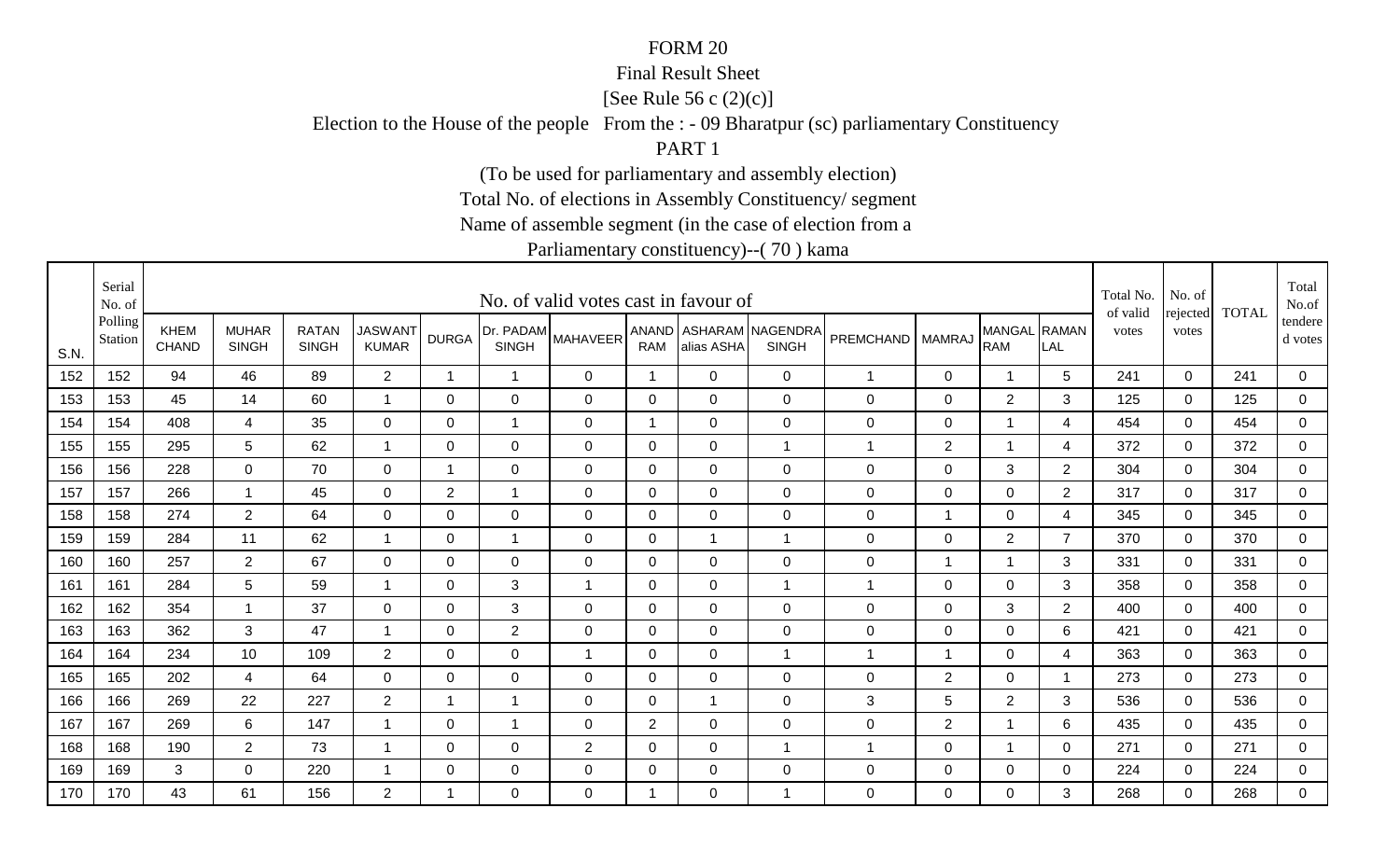#### Final Result Sheet

[See Rule 56 c (2)(c)]

Election to the House of the people From the : - 09 Bharatpur (sc) parliamentary Constituency

PART 1

(To be used for parliamentary and assembly election)

Total No. of elections in Assembly Constituency/ segment

Name of assemble segment (in the case of election from a

|      | Serial<br>No. of   |                             |                              |                              |                                |                |                           | No. of valid votes cast in favour of |                |                |                                        |              |                |                            |                | Total No.<br>of valid | No. of<br>rejected | <b>TOTAL</b> | Total<br>No.of       |
|------|--------------------|-----------------------------|------------------------------|------------------------------|--------------------------------|----------------|---------------------------|--------------------------------------|----------------|----------------|----------------------------------------|--------------|----------------|----------------------------|----------------|-----------------------|--------------------|--------------|----------------------|
| S.N. | Polling<br>Station | <b>KHEM</b><br><b>CHAND</b> | <b>MUHAR</b><br><b>SINGH</b> | <b>RATAN</b><br><b>SINGH</b> | <b>JASWANT</b><br><b>KUMAR</b> | <b>DURGA</b>   | Dr. PADAM<br><b>SINGH</b> | <b>MAHAVEER</b>                      | <b>RAM</b>     | alias ASHA     | ANAND ASHARAM NAGENDRA<br><b>SINGH</b> | PREMCHAND    | <b>MAMRAJ</b>  | MANGAL RAMAN<br><b>RAM</b> | LAL            | votes                 | votes              |              | tendere  <br>d votes |
| 171  | 171                | 160                         | 29                           | 20                           | $\overline{1}$                 | $\mathbf 0$    | 10                        | $\mathbf 0$                          | $\mathbf 0$    | $\overline{0}$ | $\mathbf 0$                            | 0            | $\mathbf 1$    | $\mathbf 0$                | $\overline{2}$ | 223                   | $\mathbf 0$        | 223          | $\overline{0}$       |
| 172  | 172                | 26                          | $\overline{2}$               | 189                          | -1                             | $\overline{1}$ | 9                         | $\mathbf 0$                          | 0              | $\Omega$       | $\mathbf 0$                            | $\mathbf 0$  | 0              | -1                         | $\mathbf 0$    | 229                   | $\Omega$           | 229          | $\mathbf 0$          |
| 173  | 173                | 44                          | 53                           | 266                          | $\overline{7}$                 | 0              | $\mathbf 0$               | $\mathbf 0$                          | $\mathbf 0$    | $\mathbf 0$    | $\overline{1}$                         | 1            | 4              | $\mathbf 1$                | 8              | 385                   | $\mathbf 0$        | 385          | 0                    |
| 174  | 174                | 177                         | $\mathbf 1$                  | 8                            | $\mathbf 0$                    | $\mathbf 1$    | $\mathbf 0$               | $\mathbf 0$                          | 0              | 0              | $\mathbf 0$                            | 0            | 0              | $\mathbf 0$                | -1             | 188                   | $\mathbf 0$        | 188          | 0                    |
| 175  | 175                | 74                          | $\overline{2}$               | 210                          | 3                              | $\Omega$       | 0                         | $\mathbf 0$                          | 0              | $\Omega$       | $\mathbf 0$                            | 0            | 3              | $\mathbf{1}$               | 3              | 296                   | $\mathbf 0$        | 296          | $\overline{0}$       |
| 176  | 176                | 276                         | 16                           | 197                          | $\overline{2}$                 | $\overline{1}$ | 9                         | $\sqrt{2}$                           | $\mathbf 0$    |                | $\mathbf 0$                            | $\mathbf{1}$ | $\mathbf 0$    | $\overline{2}$             | 6              | 513                   | $\mathbf 0$        | 513          | $\mathbf 0$          |
| 177  | 177                | 9                           | $\overline{2}$               | 738                          | -1                             | 0              | $\overline{1}$            | $\mathbf 0$                          | 0              | $\Omega$       | $\mathbf 0$                            | $\mathbf 0$  | $\mathbf 0$    | 0                          | 0              | 751                   | $\Omega$           | 751          | 0                    |
| 178  | 178                | 283                         | 6                            | 109                          | $\overline{0}$                 | 0              | $\mathbf 0$               | $\mathbf 0$                          | 0              | $\Omega$       | $\mathbf 0$                            | $\mathsf 0$  | $\mathbf 0$    | 1                          | 5              | 404                   | $\mathbf 0$        | 404          | $\mathbf 0$          |
| 179  | 179                | 58                          | $\overline{2}$               | 154                          | $\overline{2}$                 | $\mathbf 1$    | $\overline{7}$            | $\overline{1}$                       | $\mathbf{0}$   | $\mathbf 0$    | $\mathbf 0$                            | $\mathbf 0$  | -1             | $\mathbf 0$                | 4              | 230                   | $\mathbf 0$        | 230          | 0                    |
| 180  | 180                | 216                         | 3                            | 70                           | $\overline{1}$                 | $\mathbf 0$    | $\mathbf 0$               | $\mathbf 0$                          | $\mathbf 0$    | $\overline{0}$ | $\mathbf 0$                            | $\mathsf 0$  | $\overline{2}$ | $\overline{2}$             | 4              | 298                   | $\mathbf 0$        | 298          | $\overline{0}$       |
| 181  | 181                | 126                         | 16                           | 292                          | 3                              | 0              | $\mathbf 0$               | $\mathbf 0$                          | 0              | 0              | $\mathbf 0$                            | $\mathbf{1}$ | $\mathbf 0$    | $\mathbf 1$                | $\overline{2}$ | 441                   | $\Omega$           | 441          | 0                    |
| 182  | 182                | 260                         | 18                           | 124                          |                                | 0              | $\mathsf 0$               | -1                                   | 0              | $\mathbf 0$    | $\mathbf 0$                            | $\mathbf 0$  | $\mathbf 0$    |                            | -1             | 406                   | $\mathbf 0$        | 406          | 0                    |
| 183  | 183                | 60                          | 43                           | 80                           | $\mathbf 0$                    | $\mathbf 1$    | 1                         | $\overline{1}$                       | 0              | $\mathbf 0$    | $\mathbf 0$                            | $\pmb{0}$    | $\mathbf 0$    | $\mathbf 0$                | $\mathbf 0$    | 186                   | $\mathbf 0$        | 186          | $\overline{0}$       |
| 184  | 184                | 169                         | 94                           | 33                           | 0                              | $\mathbf 1$    | 0                         | $\Omega$                             | $\mathbf{0}$   | $\Omega$       | $\mathbf 0$                            | 0            | 0              | 3                          | 4              | 304                   | $\Omega$           | 304          | 0                    |
| 185  | 185                | 246                         | $\overline{4}$               | 56                           | $\overline{\mathbf{1}}$        | $\mathbf 0$    | $\mathbf 0$               | $\overline{1}$                       | $\overline{1}$ | $\mathbf 0$    | $\mathbf 0$                            | $\mathbf 0$  | 3              | $\mathbf 0$                | 9              | 321                   | $\mathbf 0$        | 321          | $\overline{0}$       |
| 186  | 186                | 48                          | $\overline{2}$               | 67                           | 0                              | 0              | $\overline{1}$            | 0                                    | 0              | 0              | $\mathbf 0$                            | $\mathbf{1}$ | 0              | $\mathbf 0$                | - 1            | 120                   | 0                  | 120          | 0                    |
| 187  | 187                | 122                         | 37                           | 125                          | $\overline{2}$                 | 0              | $\mathbf 0$               | $\overline{1}$                       | $\mathbf 0$    |                | $\mathbf 0$                            | $\mathbf 0$  | $\mathbf 0$    | $\mathbf 0$                | 12             | 300                   | 0                  | 300          | 0                    |
| 188  | 188                | 76                          | 3                            | 72                           | 0                              | 0              | -1                        | 0                                    | 0              | 0              | $\mathbf 0$                            | $\mathbf 0$  | 0              | $\mathbf 0$                | 3              | 155                   | $\mathbf 0$        | 155          | $\overline{0}$       |
| 189  | 189                | 163                         | 43                           | 137                          | $\overline{0}$                 | $\overline{2}$ | 0                         | 0                                    | -1             |                | $\mathbf 0$                            | 0            | $\overline{1}$ | $\overline{2}$             | $\overline{2}$ | 352                   | $\Omega$           | 352          | $\overline{0}$       |